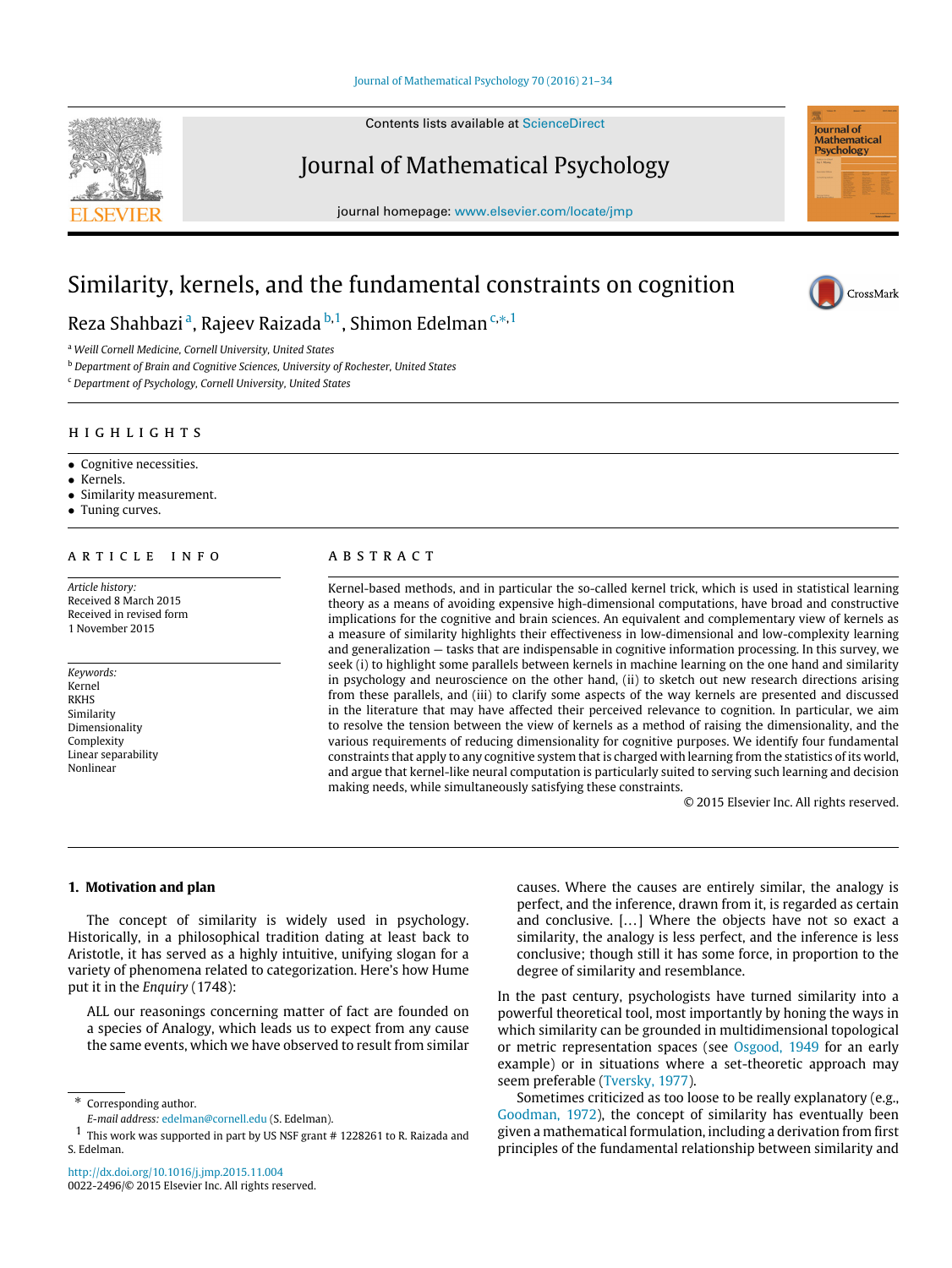generalization, and its empirical validation [\(Shepard,](#page-12-2) [1987\)](#page-12-2). The mathematical developments, in particular, have solidified similarity's status as a theoretical-explanatory construct in cognitive science [\(Ashby](#page-11-0) [&](#page-11-0) [Perrin,](#page-11-0) [1988;](#page-11-0) [Edelman,](#page-12-3) [1998;](#page-12-3) [Goldstone,](#page-12-4) [1994;](#page-12-4) [Medin,](#page-12-5) [Goldstone,](#page-12-5) [&](#page-12-5) [Gentner,](#page-12-5) [1993;](#page-12-5) [Tenenbaum](#page-13-1) [&](#page-13-1) [Griffiths,](#page-13-1) [2001;](#page-13-1) for a recent review, see [Edelman](#page-12-6) [&](#page-12-6) [Shahbazi,](#page-12-6) [2012\)](#page-12-6).

In the present paper, we explore the parallels between the psychological construct of similarity and its recent mathematical treatment in the neighboring discipline of machine learning, where a family of classification and regression methods has emerged that is based on the concept of a kernel [\(Schölkopf](#page-12-7) [&](#page-12-7) [Smola,](#page-12-7) [2002\)](#page-12-7). Insofar as kernels (described formally in a later section) involve the estimation of distances between points or functions [\(Jäkel,](#page-12-8) [Schölkopf,](#page-12-8) [&](#page-12-8) [Wichmann,](#page-12-8) [2008,](#page-12-8) [2009\)](#page-12-9), they are related to similarity. At the same time, there seems to be a deep rift between the two.

On the one hand, similarity-based learning and generalization has long been thought to require low-dimensional representations, so as to avoid the so-called ''curse of dimensionality'' [\(Bellman,](#page-11-1) [1961;](#page-11-1) [Edelman](#page-12-10) [&](#page-12-10) [Intrator,](#page-12-10) [1997,](#page-12-10) [2002\)](#page-12-11), as well as to promote the economy of information storage and transmission [\(Jolliffe,](#page-12-12) [1986;](#page-12-12) [Roweis](#page-12-13) [&](#page-12-13) [Saul,](#page-12-13) [2000\)](#page-12-13). Moreover, as no two measurements of the state of the environment are likely to be identical, some abstraction is necessary before learning becomes possible, which calls for information-preserving dimensionality reduction [\(Edelman,](#page-12-3) [1998,](#page-12-3) [1999\)](#page-12-3). On the other hand, the best-known kernel methods, based on the Support Vector Machine idea [\(Cortes](#page-11-2) [&](#page-11-2) [Vapnik,](#page-11-2) [1995;](#page-11-2) [Vapnik,](#page-13-2) [1999\)](#page-13-2), involve a massive increase in the dimensionality of the representation prior to solving the task at hand.

We attempt to span this rift by seeking a common denominator for some key ideas – and, importantly, their mathematical treatment – behind similarity and kernels. In service of this goal, we first identify, in Section [2,](#page-1-0) four fundamental constraints on cognition, having to do with (i) measurement, (ii) learnability, (iii) categorization, and (iv) generalization. In Section [3,](#page-2-0) we then show that while on an abstract-functional or task level these constraints appeal to the concept of similarity, on an algorithmic computational level they call for the use of kernels. Section [4](#page-7-0) revisits some standard notions from the similarity literature in light of this observation. In Section [5,](#page-8-0) we illustrate the proposed synthesis by pairing the methods that it encompasses with a range of cognitive tasks and suggest some ways in which these methods can be used to further our understanding of computation in the brain. Finally, Section [6](#page-11-3) offers a summary and some concluding remarks.

#### <span id="page-1-0"></span>**2. Fundamental constraints on cognition**

#### <span id="page-1-2"></span>*2.1. A fundamental constraint on measurement*

Perception in any biological or artificial system begins with some measurements performed over the raw signal [\(Edelman,](#page-12-14) [2008,](#page-12-14) ch.5). In mammalian vision, for instance, the very first measurement stage corresponds to the retinal photoreceptors transducing the image formed by the eye's optics into an array of neural activities. The resulting signal is extensively processed by the retinal circuitry before being sent on to the rest of the brain through the optic nerve.

Effectively, a processing unit at any stage in the sensory pathway and beyond ''sees'' the world through some measurement function  $\phi(\cdot)$ . Importantly, the measurement process is, at least in the initial stages of development, *uncalibrated*, in the sense that the precise form of the measurement function is not known – that is, not explicitly available – throughout the system. For example, the actual, detailed weight, timing profiles, and noise properties of the receptive field of a sensory neuron are implicitly ''known'' to the neuron itself (insofar as these parameters determine its response to various types of stimuli), but not to any other units in the system. Indeed, for the usual developmental reasons, those parameters vary from one neuron to the next in ways that are underspecified by the genetic code shared by all neurons in an organism.

Even if the system learns to cope with this predicament (as suggested by some recent findings; [Pagan,](#page-12-15) [Urban,](#page-12-15) [Wohl,](#page-12-15) [&](#page-12-15) [Rust,](#page-12-15) [2013\)](#page-12-15), such learning can only be fully effective if driven by calibrated stimuli, which are by definition not available in natural settings. Moreover, a system that relies on learning, be it as part of its development or as part of its subsequent functioning, it must either (i) simultaneously learn the structure of the data and its own parameters, or (ii) learn the former while being insensitive to the latter.

These considerations imply the following fundamental challenge:

*Measurement* Any system that involves perceptual measurement is confronted with unknowns that it must learn to tolerate or factor out of the computations that support the various tasks at hand, such as learning and categorization (see [Tables 4](#page-10-0) and [5\)](#page-10-1).

To the best of our knowledge, this is the first statement of the measurement constraint in the literature. On a somewhat related note, [Resnikoff](#page-12-16) [\(1989\)](#page-12-16) observed that the general measurement uncertainty principle, as formulated by [Gabor](#page-12-17) [\(1946\)](#page-12-17), is important for understanding perception. For a recent review of uncertainty in perceptual measurement and the role of receptive field learning under this uncertainty, see [\(Jurica,](#page-12-18) [Gepshtein,](#page-12-18) [Tyukin,](#page-12-18) [&](#page-12-18) [van](#page-12-18) [Leeuwen,](#page-12-18) [2013\)](#page-12-18).

## *2.2. Three fundamental constraints on learning*

In learning tasks, the need to generalize from labeled to unlabeled data (in supervised scenarios) or from familiar to novel data (in unsupervised scenarios) imposes certain general constraints on the computational solutions [\(Geman,](#page-12-19) [Bienenstock,](#page-12-19) [&](#page-12-19) [Doursat,](#page-12-19) [1992\)](#page-12-19). Although here we focus on categorization, where the goal is to learn class labels for data points, these constraints apply also to regression, where the goal is to learn a functional relationship between independent and dependent variables [\(Bishop,](#page-11-4) [2006\)](#page-11-4).

According to the standard formulation in computational learning science, the problem of learning reduces, on the most abstract level of analysis, to probability density estimation [\(Chater,](#page-11-5) [Tenenbaum,](#page-11-5) [&](#page-11-5) [Yuille,](#page-11-5) [2006\)](#page-11-5). Indeed, the knowledge of the joint probability distribution over the variables of interest allows the learner to compute, for a query point, the value of the dependent variable, given the observed values (measurements) of the independent variables. $3$  This basic insight serves as a background for the present discussion.

In this section, we briefly discuss the constraints that apply to (i) the computation of *similarity* among stimuli, (ii) to the *dimensionality* of representation spaces, and (iii) to the *complexity* of the decision surfaces.

#### <span id="page-1-3"></span>*2.2.1. Similarity*

Estimating the *similarity* among stimuli is arguably the most important use to which sensory data could be put. As mentioned in the introduction, similarity constitutes the only principled basis for generalization [Shepard](#page-12-2) [\(1987\)](#page-12-2). Therefore, any non-trivial learning from experience [\(Edelman,](#page-12-3) [1998;](#page-12-3) [Edelman](#page-12-6) [&](#page-12-6) [Shahbazi,](#page-12-6) [2012;](#page-12-6) [Hume,](#page-12-20) [1748;](#page-12-20) [Shepard,](#page-12-2) [1987\)](#page-12-2) faces the following challenge:

<span id="page-1-1"></span> $3\,$  In this sense, the joint probability distribution over the representation space is the most that can be known about a problem. To know more – for instance, to know the directions of causal links between variables – observation alone does not usually suffice [\(Pearl,](#page-12-21) [2009;](#page-12-21) [Steyvers,](#page-13-3) [Tenenbaum,](#page-13-3) [Wagenmakers,](#page-13-3) [&](#page-13-3) [Blum,](#page-13-3) [2003\)](#page-13-3). This topic is beyond the scope of the present survey.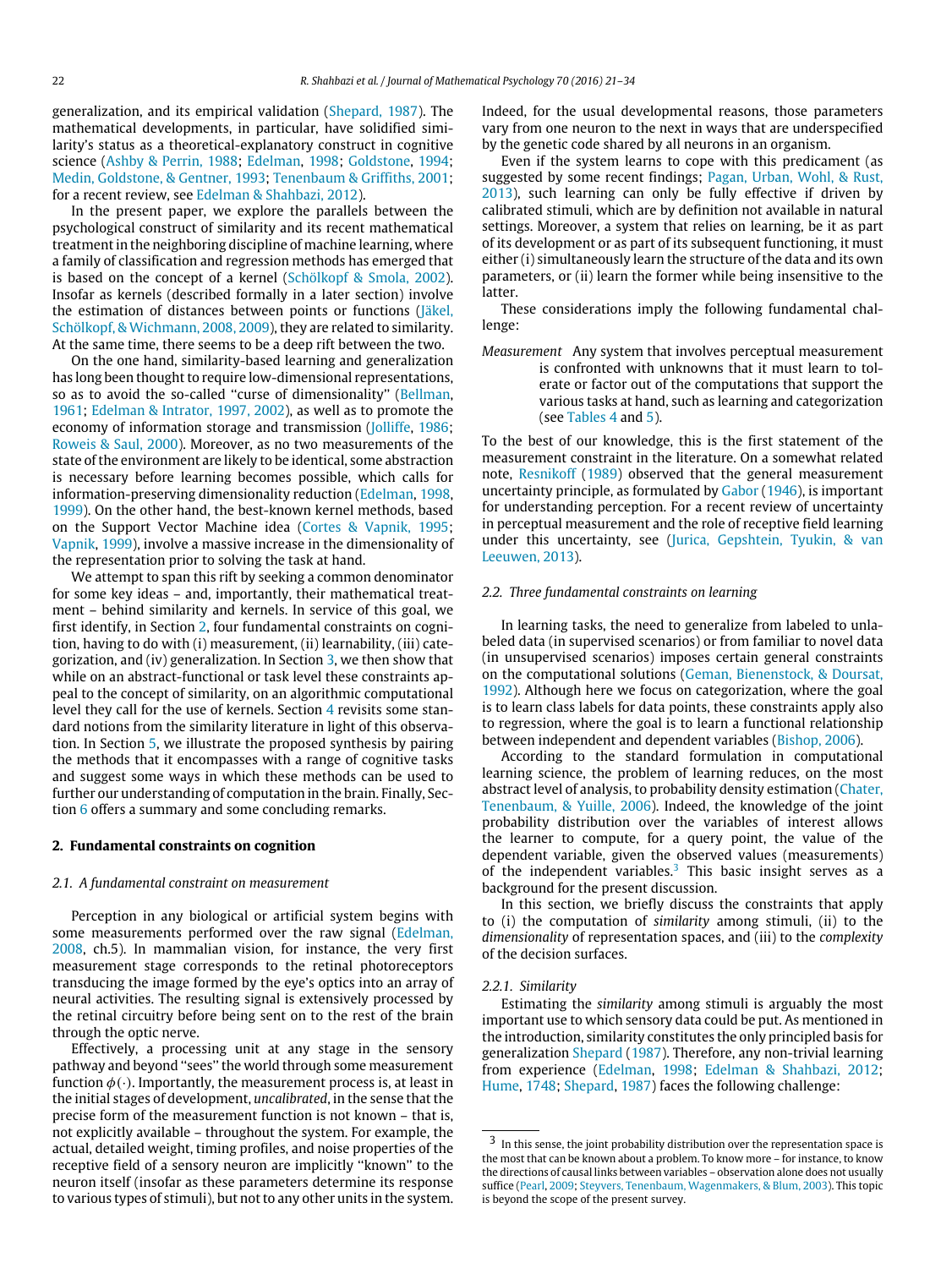*Similarity* The fundamental challenge confronted by any system that is expected to generalize from familiar to unfamiliar stimuli is how to estimate similarity over stimuli in a principled and feasible manner.

#### <span id="page-2-3"></span>*2.2.2. Dimensionality*

Given a representation space for which similarity has been defined, a straightforward and surprisingly effective approach to generalizing category labels is to assign to the query point a label derived from its nearest neighbor(s) [\(Cover](#page-12-22) [&](#page-12-22) [Hart,](#page-12-22) [1967\)](#page-12-22). Importantly, this approach is nonparametric, in that no particular functional form is assumed for the underlying probability distribution function.

To ensure uniformly good generalization, the nearest neighbor approach requires that the representation space be "tiled" with exemplars, so that any new query point would fall not too far from familiar ones. This requirement gives rise to the so-called ''curse of dimensionality'' (a concept first formulated, in the context of control theory, by [Bellman,](#page-11-1) [1961\)](#page-11-1): the tiling of the problem representation space with examples, and with it learning to generalize well, becomes exponentially less feasible as the dimensionality of the space grows. Hence, the following constraint:

*Dimensionality* The fundamental challenge facing any learning system is how to reduce the effective dimensionality of the problem so as to allow learning from the typically sparse available data [\(Edelman](#page-12-10) [&](#page-12-10) [Intrator,](#page-12-10) [1997;](#page-12-10) [Intrator](#page-12-23) [&](#page-12-23) [Cooper,](#page-12-23) [1992\)](#page-12-23).

We remark that the effective dimensionality of a problem need not be the same as its nominal dimensionality, which is inherited from the measurement or representation space in which the problem arises. In particular, the parametric form of the decision or regression surface (or, more generally, of the underlying joint probability distribution) may be known independently, in which case the effective dimensionality is determined by that form. Likewise, in the support vector approach to classification [\(Cortes](#page-11-2) [&](#page-11-2) [Vapnik,](#page-11-2) [1995\)](#page-11-2), the nominal dimensionality, which is equal to the number of features (dimensions of the representation space), is raised drastically when the problem is remapped into a new space that affords linear discrimination, yet its effective dimensionality is determined by the typically very small number of ''support  $vectors'' - key data points that determine the width of the$ classifier margin. More on this below and in Section [3.3.](#page-5-0)

## <span id="page-2-1"></span>*2.2.3. Complexity*

If the parametric form of the probability distribution is known, or if a particular form is adopted as a working hypothesis, subject to evaluation, then the focus in assuring good generalization shifts from the nominal dimensionality of the representation space to the number of parameters that need to be learned. As noted by [Cortes](#page-11-2) [and](#page-11-2) [Vapnik](#page-11-2) [\(1995\)](#page-11-2), it was [Fisher](#page-12-24) [\(1936\)](#page-12-24) who first formalized the two-class categorization problem and derived a Bayesianoptimal solution to it in the form of a quadratic discriminant function, which he recommended to approximate by a linear discriminant in cases where the number of data points is too small relative to the dimensionality of the measurement space — a very common predicament, known in learning theory as the problem of sparse data. Since then, the idea of keeping the number of parameters small – including opting whenever possible for the smallest number of parameters for a given problem, as afforded by the linear classifier – proved to be a manifestation of a very general principle that governs generalization from data.

Support for Fisher's recommendation comes from converging ideas in the theory of information and computation [\(Solomonoff,](#page-13-4) [1964\)](#page-13-4), the Minimum Description Length Principle or MDL [\(Rissa](#page-12-25)[nen,](#page-12-25) [1987\)](#page-12-25), nonparametric estimation [\(Geman](#page-12-19) [et al.,](#page-12-19) [1992\)](#page-12-19), regularization theory [\(Evgeniou,](#page-12-26) [Pontil,](#page-12-26) [&](#page-12-26) [Poggio,](#page-12-26) [2000\)](#page-12-26), and statistical learnability theory based on the concept of Vapnik–Chervonenkis (VC) dimension [\(Blumer,](#page-11-6) [Ehrenfeucht,](#page-11-6) [Haussler,](#page-11-6) [&](#page-11-6) [Warmuth,](#page-11-6) [1989\)](#page-11-6), which is in turn founded on empirical risk minimization [\(Vapnik,](#page-13-2) [1999\)](#page-13-2). This latter approach, which leads to Support Vector Machines, has been described by Vapnik as follows: ''To generalize well, we control (decrease) the VC dimension by constructing an optimal separating hyperplane (that maximizes the margin). To increase the margin we use very high dimensional spaces''.

On the face of it, the second desideratum identified by Vapnik – a high-dimensional representation space – runs counter to the *Dimensionality* constraint identified earlier. However, as we shall see in Section [3.1.2,](#page-3-0) it is made unproblematic by the so-called ''kernel trick'', which ensures that the *effective* dimensionality of a problem approached in this manner is dictated by the number of data points, rather than by the number of intermediate representation-space ''features'', which need never be computed explicitly [\(Jäkel,](#page-12-27) [Schölkopf,](#page-12-27) [&](#page-12-27) [Wichmann,](#page-12-27) [2007\)](#page-12-27). The windfall from this mathematical fact allows us to focus on the first part of Vapnik's statement:

*Complexity* The fundamental challenge facing any categorization system is how to remap the problem at hand into a space where it becomes a matter of low-complexity – preferably, linear – discrimination.

## <span id="page-2-0"></span>**3. Kernel-based methods**

The four fundamental constraints listed above – *Measurement*, *Similarity*, *Dimensionality*, and *Complexity* – are simultaneously satisfied by a family of computational approaches based on the concept of *kernel*. In this section, we first describe the so-called ''kernel trick'' and demonstrate its application with an example, then discuss it in more detail for the general case.

### <span id="page-2-2"></span>*3.1. The ''kernel trick''*

The phrase "kernel trick" [\(Bishop,](#page-11-4) [2006\)](#page-11-4) refers to the possibility of enjoying the advantages of a high-dimensional representation space without having to pay the price of explicit computations in that space  $-$  a possibility that is an immediate corollary of the definition of inner product and that holds for any use of data where computations over inner products suffice (as in Principal Component Analysis or in Support Vector Machines). In the following exposition, we draw on materials from [\(Balcan,](#page-11-7) [Blum,](#page-11-7) [&](#page-11-7) [Vempala,](#page-11-7) [2006;](#page-11-7) [Jäkel](#page-12-27) [et al.,](#page-12-27) [2007,](#page-12-27) [2008,](#page-12-27) [2009;](#page-12-27) [Schölkopf](#page-12-8) [&](#page-12-8) [Smola,](#page-12-8) [2002\)](#page-12-8).

### *3.1.1. A simple example of the kernel trick*

As an example, consider the problem of classifying objects, represented by points in some multidimensional measurement space, into two or more categories. Information that would support such classification may not be available in individual features (dimensions) of the objects or even in their linear combinations. In such cases, one may resort to the use of a polynomial classifier, whose input features include, in addition to the original dimensions, some or all of their products [\(Boser,](#page-11-8) [Guyon,](#page-11-8) [&](#page-11-8) [Vapnik,](#page-11-8) [1992\)](#page-11-8).

For instance, suppose the samples consist of the pairs of dimensions (length and width) of a set of rectangles that are to be classified on the basis of their area, i.e., one label for rectangles whose area is greater than some value and a different label for those that are smaller. In other words, the original signal is  $x \in \mathbb{R}^2$ , and the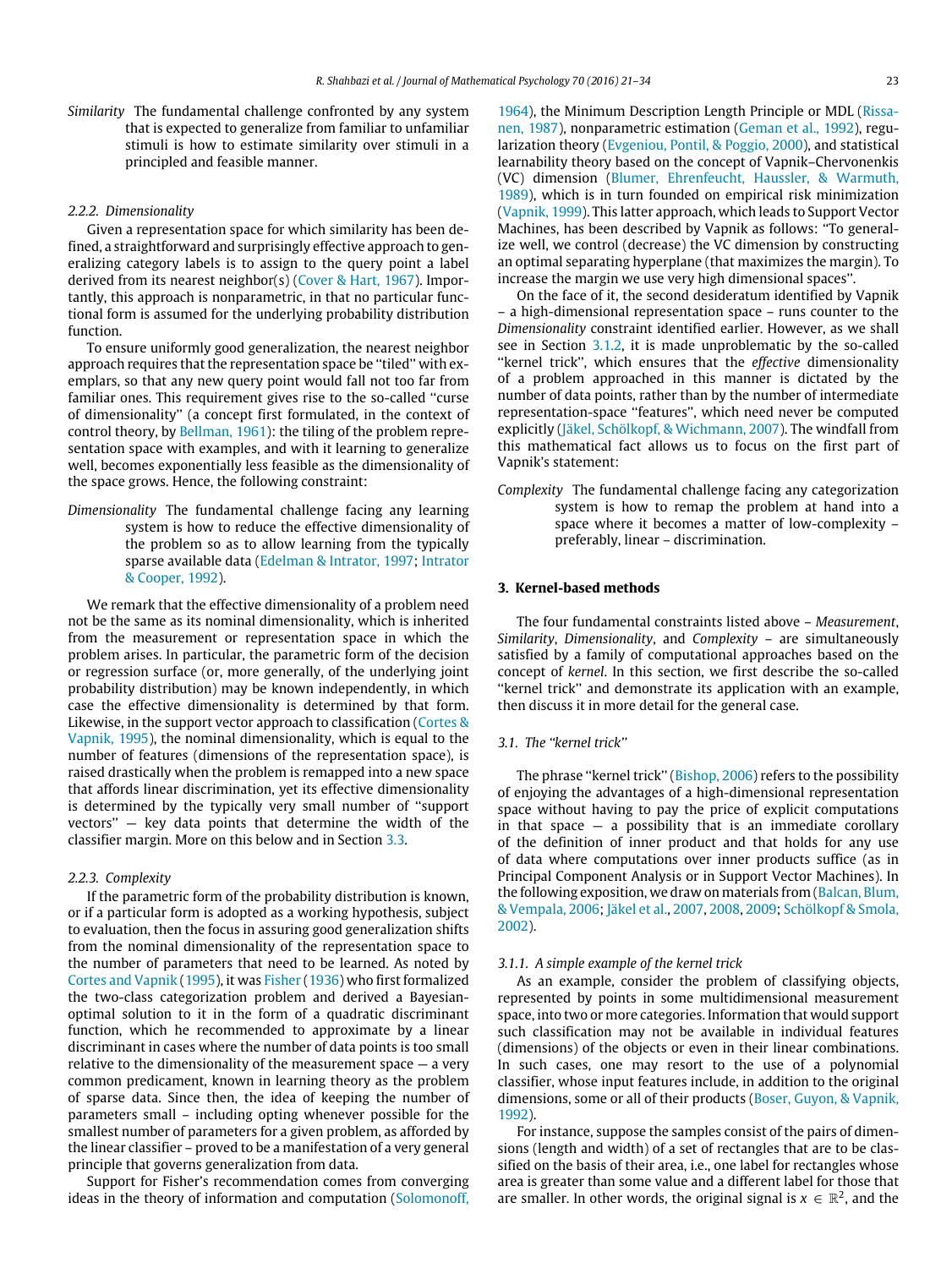feature of interest is contained in the product  $x_1x_2$ . If the diagnostic feature (area) is known a priori, we can explicitly compute it for all our samples and use it in training. However, in practice often not much is known about the diagnosticity of features. An easy fix in those cases is to provide the classifier with several candidate features by mapping the samples from their original space to a new one, obtained under some feature map,  $\phi(\cdot)$ . For the rectangles example, the polynomial  $\phi: \mathbb{R}^2 \to \mathbb{R}^3$ ,  $(x_1, x_2) \to (x_1^2, x_2^2, \sqrt{2}x_1x_2)$ would be one such feature map. Naturally, the higher the dimensionality of the new representations, the more likely it is that the diagnostic feature is present in it.

Unfortunately the computational cost of such mappings can be prohibitive, particularly when the original data reside in a high-dimensional space (as does any set of megapixel-resolution images), as per the fundamental constraint on *Dimensionality*. For instance, evaluating a *d*-degree polynomial in *N* dimensions requires computing  $(N + d - 1)!/d!(N - 1)!$  monomial terms. Ideally, one would like to keep the advantages of high-dimensional feature spaces while reducing the cost of working with them. This is where kernel-based approaches come in handy.

A kernel is a nonnegative definite, symmetric function of two arguments,  $k(x, y)$  :  $\mathbb{R}_x \times \mathbb{R}_y \rightarrow \mathbb{R}$ .<sup>[4](#page-3-1)</sup> It can be shown that evaluating such a kernel corresponds to taking the inner product  $k(x, y) = \langle \phi(x), \phi(y) \rangle$ , where  $\phi(\cdot)$  is some function, defined over the original domain, which may be desirable but expensive to compute (cf. Section [3.1.2\)](#page-3-0). Identifying a kernel  $k(\cdot, \cdot)$  for a function  $\phi(\cdot)$  makes it possible, therefore, to evaluate for a given *x* and *y* the inner product  $\langle \phi(x), \phi(y) \rangle$  directly, without having first to compute the expensive  $\phi(x)$  and  $\phi(y)$ . In the above example, opting for  $k(x, y) = \langle x, y \rangle^2$ , we get:

$$
x = (x_1, x_2), \qquad y = (y_1, y_2)
$$
  
\n
$$
\phi(x) = (x_1^2, x_2^2, \sqrt{2}x_1x_2), \qquad \phi(y) = (y_1^2, y_2^2, \sqrt{2}y_1y_2)
$$
  
\n
$$
\langle \phi(x), \phi(y) \rangle = (x_1^2y_1^2 + x_2^2y_2^2 + 2x_1y_1x_2y_2) = \langle x, y \rangle^2 = k(x, y).
$$

In other words, as long as the classifier only requires the inner products of the samples, as in the case of Support Vector Machines (SVM) or methods based on Principal Component Analysis (PCA), it can use the kernel trick to take advantage of the higher dimensional representations without having to pay the price of computing them.

#### <span id="page-3-0"></span>*3.1.2. The kernel trick in general*

In machine learning, the primary motivation for using kernels is that in many cases the data classes in their original representation space are not linearly separable, preventing the learner from relying on the tried-and-true algorithms that assume linear separability, such as the Perceptron or Fisher's Linear Discriminant. In such cases, one may use a dimension-raising map  $\phi(\cdot)$  to embed the data points into a new, higher-dimensional space, in which they may become linearly separable [\(Cover,](#page-11-9) [1965\)](#page-11-9). Intuitively, adding dimensions adds ways in which the points may differ, which may result in linear separability. By raising the dimensionality, we may also effectively enrich the original representation with combinations of the existing features. In any case, the separating hyperplane in the new space corresponds to a non-linear boundary in the original space.

This method can be particularly effective if the choice of  $\phi(\cdot)$  is insightful. However, attaining the requisite insight, remapping the data, and any subsequent processing in the  $\phi$ -space can all be very expensive, rendering this approach impractical. Kernelization can remedy these problems.

*Cost of computation.* In 1964, [Aizerman,](#page-11-10) [Braverman,](#page-11-10) [and](#page-11-10) [Rozoner](#page-11-10) observed that a symmetric positive semi-definite kernel *k*(·, ·) can be viewed as the inner product of some function  $\phi(\cdot)$  evaluated at two different points, *x* and *y*:  $k(x, y) = \langle \phi(x), \phi(y) \rangle$  (the proof of this property is given by Mercer's theorem; [Mercer,](#page-12-29) [1909\)](#page-12-29). Further, as long as the learning algorithm only requires the inner products of data points, i.e.,  $\langle x, y \rangle$ , the kernel  $k(x, y)$  can be used to obviate the need to remap the data explicitly through  $\phi(\cdot)$  before computing their inner product. In other words, instead of first computing  $x \to \phi(x)$ ,  $y \to \phi(y)$  and then  $\langle \phi(x), \phi(y) \rangle$ , one can compute only the less expensive  $k(x, y)$  to the same effect. This shortcut, which came to be known as the kernel trick, made it possible for learning algorithms that up to that point were only effective on linear problems, to successfully handle nonlinear data sets as well, with a reasonable computational overhead. However, it was not until 1992 that the seminal paper by Boser et al. on large margin classifiers, also known as Support Vector Machines, made a strong case for the merits of kernelization and introduced it to the mainstream machine learning.

*Choice of transformation.* While relying on a kernel function can keep the cost of computation under control, one still needs to figure out what transformation  $\phi(\cdot)$  to use, and also what kernel  $k(\cdot, \cdot)$ corresponds to that particular  $\phi(\cdot)$ . Answering the latter question is easy: for a given  $\phi(\cdot)$ , the corresponding kernel is given by taking its inner product with itself:  $k(x, y) = \langle \phi(x), \phi(y) \rangle$ . The symmetry of the resulting kernel follows from the properties of inner product; its positive definiteness is only required to guarantee existence of a corresponding feature map, which in this case is established independently.

The question of what transformation  $\phi(\cdot)$  to use is, however, not as straightforward, because in general not enough is known about the problem to settle it. Consequently, both  $\phi(\cdot)$  and  $k(\cdot, \cdot)$ are chosen to be flexible enough to accommodate a wide range of possibilities. Specifically, a massive dimensionality increase seems like a good bet: as shown by [Cover](#page-11-9) [\(1965\)](#page-11-9), any data set with high probability become linearly separable when mapped onto a space with a sufficiently high dimensionality.

In practice, instead of choosing  $\phi(\cdot)$  and computing the kernel from it, the designer of a machine learning system decides on an off-the-shelf kernel known to correspond to a dimension-raising  $\phi(\cdot)$ . Just how high the new dimensionality will depends on the particular choice of kernel, which for some cases, e.g., the Gaussian kernel  $k(x, y) = e^{-\gamma ||x - y||^2}$ , will be infinite [\(Eigensatz](#page-12-30) [&](#page-12-30) [Pauly,](#page-12-30)  $2006$ ).<sup>[5](#page-3-2)</sup>Why this is so is beyond the scope of this paper, especially since we will not pursue the dimension-raising view of the kernels any further; see [Table 1](#page-4-0) for a summary of the present discussion.

It is worth emphasizing that in principle, untangling nonlinearly separable data does not have to involve raising their dimensionality and may be achieved via a dimension-preserving (or perhaps even dimension-reducing)  $\phi(\cdot)$ . Therefore, raising the dimensionality is merely a practical choice that may be more convenient than searching for the alternative.

*Regularization.* The linear boundary that is obtained in a highdimensional space corresponds to a nonlinear boundary in the original space of representation, which raises a concern about

<span id="page-3-1"></span><sup>4</sup> A function is nonnegative definite if all its eigenvalues are greater than or equal to zero; see e.g. [\(Schleif](#page-12-28) [&](#page-12-28) [Tino,](#page-12-28) 2015, p. 2071) for the definitions of eigenvalues of a function.

<span id="page-3-2"></span><sup>5</sup> The interested reader may observe that expressing the Gaussian kernel in terms of the corresponding  $\phi(\cdot)$ 's whose inner product would be  $k(\cdot, \cdot)$  involves an infinite expansion. For instance, for *x*, *y* ∈ ℝ we may have  $k(x, y) = e^{-\|x-y\|^2}$  $e^{-x^2}e^{-y^2}e^{2xy} = e^{-x^2}e^{-y^2}\sum_{i=0}^{\infty}\frac{2^ix^iy^i}{i!}$  where the series results from the Taylor expansion of the last term. Therefore, the feature map is  $\phi(t) = e^{-t^2} \sum_{i=0}^{\infty} \sqrt{\frac{2^i}{i!}} t^i$ .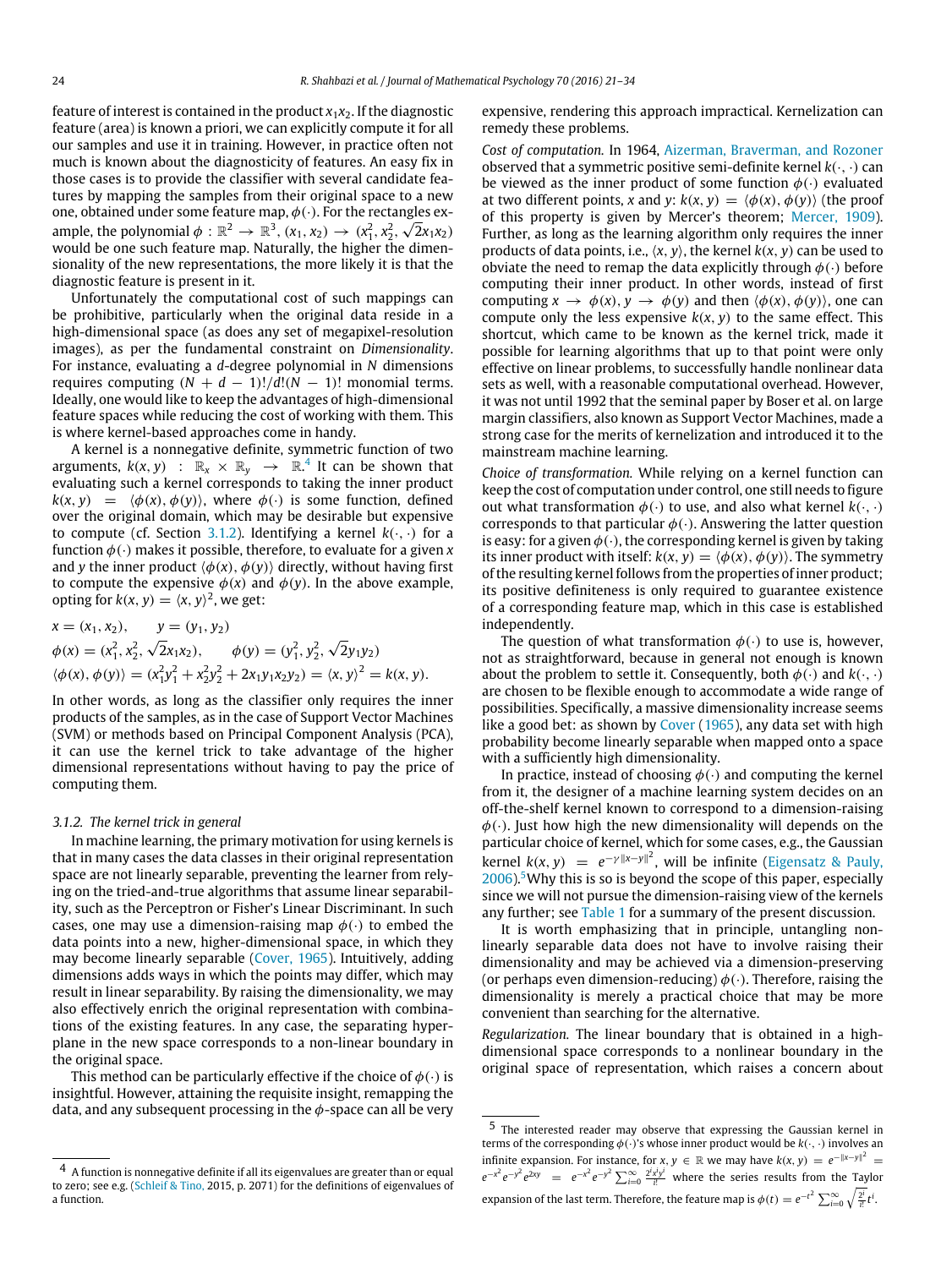<span id="page-4-0"></span>**Table 1**

Summary of the main concepts pertaining to the discussion of the kernel trick in Section [3.1.2.](#page-3-0) To apply a linear discriminant algorithm to a sample set that is not linearly separable, one can remap the data under a dimension-raising transformation into a higher dimensional space where they are likely to become linearly separable. Furthermore, to bypass the expense of explicit computation in high-dimensional spaces, a symmetric positive semi-definite kernel can be used in place of the inner product of the samples in the new space.

| $x_1, x_2, \ldots, x_n \in \mathbb{R}^d$                       | Samples are not linearly separable                                                                                                                        |
|----------------------------------------------------------------|-----------------------------------------------------------------------------------------------------------------------------------------------------------|
| $\phi: \mathbb{R}^d \to \mathbb{R}^{d_2}, d_2 > d$             | Dimension-raising map                                                                                                                                     |
| $\phi(x_1), \phi(x_2), \ldots, \phi(x_n) \in \mathbb{R}^{d_2}$ | Samples are linearly separable in the new space                                                                                                           |
| $\langle \phi(x_i), \phi(x_i) \rangle$                         | Learning algorithm requires the inner product of the new representations                                                                                  |
| $k: \mathbb{R}^d \times \mathbb{R}^d \rightarrow \mathbb{R}$   | Operating in the $\phi$ -space is expensive; use k instead                                                                                                |
| $\langle \phi(x_i), \phi(x_i) \rangle = k(x_i, x_i)$           | Using the less expensive k on the original form of $x_i$ and $x_j$ has the same effect as transforming them with $\phi$ and taking their<br>inner product |

generalizability of the learned criterion: a decision boundary with too many degrees of freedom is likely to result in overfitting. The high-dimensional feature maps induced by kernels make it easy to find a combination of parameter values that make the model fit the training data well; most such solutions will, however, generalize poorly to new data. Consequently it is essential that kernel-based learning algorithms constrain the complexity of their model by regularizing it (cf. the question of VC dimension in Section [2.2.3\)](#page-2-1). However, too much regularity will harm the model's ability to fit the available data. In machine learning, this tension between complexity and simplicity is referred to as bias–variance tradeoff [\(Geman](#page-12-19) [et al.,](#page-12-19) [1992\)](#page-12-19).

In kernel-based settings this issue is addressed by regularization of the decision boundary [\(Evgeniou](#page-12-26) [et al.,](#page-12-26) [2000\)](#page-12-26). More specifically, during training, the cost function that is being minimized includes a term that penalizes the irregularity of the class boundary, e.g., the norm of the derivative of the decision function, ∥*f* ′∥, which will be smaller for smoother (i.e., more regular) functions.

## <span id="page-4-3"></span>*3.2. Kernel as a measure of similarity*

So far we have focused on the feature map,  $\phi(\cdot)$ , and its dimension-raising power for untangling data and making them linearly separable. In fact, were it not for the practical difficulties of working explicitly with  $\phi(\cdot)$ , there would be no place for the kernel in our discussions. However, viewing kernels as a way of raising the dimensionality may not be the most intuitive approach. For instance, in the example of the kernel trick in the previous Section [3.1,](#page-2-2) it is not quite clear how one would know that the product  $x_1x_2$  is the right choice of feature for the classifier, or why  $\phi(y) = (y_1^2, y_2^2, \sqrt{2}y_1y_2)$  should be preferred over the many other mappings that could provide this feature. In this section, we shift our focus from the use of  $\phi(\cdot)$  as a means of increasing dimensionality to the use of  $k(\cdot, \cdot)$  as a measure of similarity.

As guaranteed by [Mercer's](#page-12-29) [\(1909\)](#page-12-29) theorem, for any symmetric positive semi-definite kernel, there always exists a function  $\phi(\cdot)$ such that  $k(x, y) = \langle \phi(x), \phi(y) \rangle$ . Such a kernel can therefore be viewed as measuring the cosine similarity between data points (vectors) by taking their inner product. However, instead of comparing *x* and *y* as they are, *k* compares a transformed version of them, which for different choices of kernel can be very similar to *x* and *y* (e.g., for the linear kernel:  $k(x, y) = \langle x, y \rangle$ ) or very different (e.g., for the Gaussian kernel  $k(x, y) = e^{-\gamma ||x - y||^2}$ ).

Interestingly, if what we are after is similarity, there is no need to invoke the notion of an implicit map  $\phi(\cdot)$ : the kernel *k* can be any function that assigns a non-negative value to a pair of input points  $x_i \in X$  regardless of their order, i.e.,  $k : X \times X \to \mathbb{R}$ . If the assigned value can serve as a similarity measure (as in the Gaussian kernel where the assigned value  $e^{-\gamma\, \|x-y\|^2}$  is a nonlinear form of the Euclidean distance between the inputs  $||x - y||$ ), then that kernel is useful.

## *3.2.1. Representation through measurement of similarity*

In practice, as in the Chorus of Prototypes approach [\(Edelman,](#page-12-31) [1995,](#page-12-31) [1999;](#page-12-31) [Edelman](#page-12-32) [&](#page-12-32) [Shahbazi,](#page-12-32) [2012\)](#page-12-32), a subset of the data points can be chosen to serve as landmarks, in terms of distances to which the remaining points are represented and their similarities measured. The representation of any point in the new representation space is a vector whose *j*th entry is the similarity (inverse distance) of that point to the *j*th landmark. This new representation can then be used for learning in the usual way. [Table 2](#page-5-1) summarizes these ideas.

The view of kernels as tools for similarity estimation has been implicit in the kernel approach all along. Recall that the kernel trick is only useful when the learning algorithm relies on the inner products of the data points. That means that the cosine similarity is built into the dimension-raising view as well. The similarity view simply refocuses our interpretation of what the kernel does, shifting attention from  $\phi$  as the goal and *k* as the "trick" that gets us there to *k* itself as the goal.

Furthermore, since the kernel approach needs to be paired with a learning algorithm that works with inner products, it is often viewed as part of the learning process, as evidenced by the central role of the kernel trick in SVM methods. In comparison, under the similarity view, the kernel is a means of representing data, which is somewhat independent of the learning algorithm. The advantage of this approach is that it may lead to representations that are better suited to learning. In fact, under the right circumstances even a simple nearest neighborhood search may suffice for learning from data represented via similarity (as in locality-sensitive hashing [Arya,](#page-11-11) [Mount,](#page-11-11) [Netanyahu,](#page-11-11) [Silverman,](#page-11-11) [&](#page-11-11) [Wu,](#page-11-11) [1998;](#page-11-11) [Edelman&Shahbazi,](#page-12-6) [2012;](#page-12-6) cf. Section [4.3\)](#page-8-1). Indeed, there now exist kernelized versions of most of the popular classification and regression algorithms in machine learning.

As an example, consider the application of kernels as similarity measures in the Perceptron algorithm. The neurally inspired perceptron decides on the category of the input by comparing a weighted sum of its elements to a threshold:  $C(x) = \text{sgn}(\langle w, x \rangle)$  $\mathcal{L} = \text{sgn} \left( \sum w_j x_j \right)$ , with  $w$  denoting the weight vector.<sup>[7](#page-4-2)</sup> Being a linear combination of the input feature values, the perceptron's decision boundary is a hyperplane in the input space, which causes the algorithm to fail when the categories are not linearly separable [\(Minsky](#page-12-33) [&](#page-12-33) [Papert,](#page-12-33) [1969\)](#page-12-33).

We can try to fix this shortcoming by resorting to kernels (cf. [Jäkel](#page-12-27) [et al.,](#page-12-27) [2007\)](#page-12-27), but the kernel trick only works if the learning algorithm relies exclusively on inner products between data points, and never requires the points themselves. The original formulation of the perceptron decision criterion in terms of (a weighted sum of the elements of) the individual points does not

<span id="page-4-2"></span><sup>7</sup> The sign function is defined as  $sgn(t) = \begin{cases} 1 & t \ge 0 \\ -1 & t < 0 \end{cases}$  $\left\{ \right\}$ . For simplicity, we have omitted the bias term *b* from the general form of the perceptron decision function, which is  $C(x) = sgn(\langle w, x \rangle + b)$ .

<span id="page-4-1"></span><sup>6</sup> The cosine of the angle between *x* and  $y \in \mathbb{R}^d$  is  $\frac{\langle x, y \rangle}{\|x\| \cdot \|y\|}$ .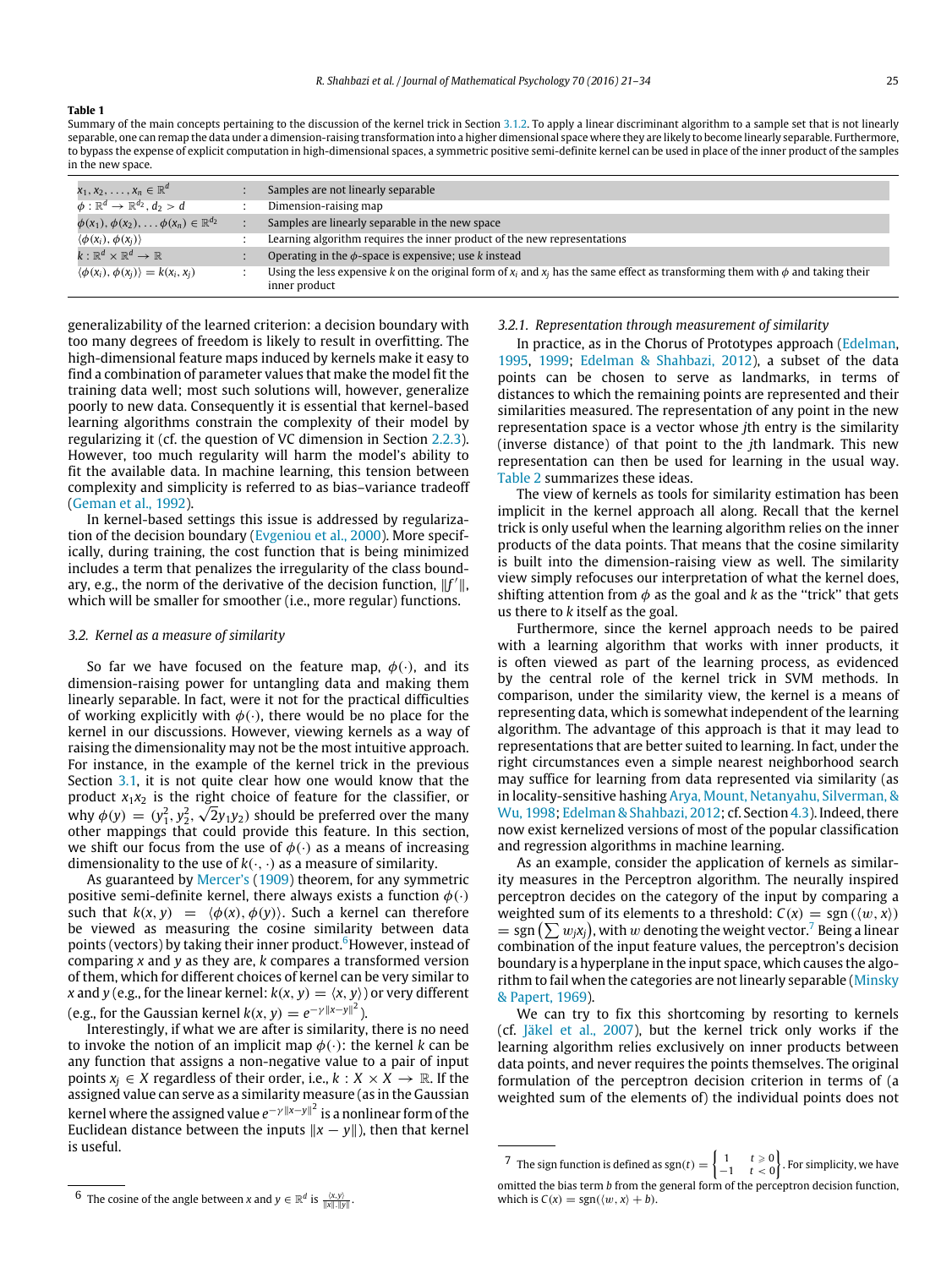#### <span id="page-5-1"></span>**Table 2**

Summary of the use of kernels as a measure of similarity (Section [3.2\)](#page-4-3). Instead of a shortcut to high-dimensional computations, the kernel can be viewed as a measure of similarity, yielding a new representation of data that might better serve learning from them. First, a subset of data points is chosen as landmarks; then, the kernel is used to compute the similarity of the remaining points to these. The new representation of each point consists of the resulting vector of similarities.

| $X: x_1, x_2, \ldots, x_n \in \mathbb{R}^d$                                        | Sample set used in learning                                                                                                 |
|------------------------------------------------------------------------------------|-----------------------------------------------------------------------------------------------------------------------------|
| $e_1, e_2, \ldots, e_m \subset X$                                                  | Subset of the samples chosen as exemplars, $e_i$                                                                            |
| $k\cdot\mathbb{R}^d\times\mathbb{R}^d\to\mathbb{R}$                                | Appropriate k for measuring similarity                                                                                      |
| $\tau \cdot \mathbb{R}^d \to \mathbb{R}^m$                                         | Re-represent each sample via transformation $\mathcal T$ . The new dimensionality, m, is decided by the number of exemplars |
| $\mathcal{T}(x) = (k(x, e_1), k(x, e_2), \dots, k(x, e_m))$ :                      | Each sample re-represented as a vector of its similarities to the exemplars                                                 |
| $X: \mathcal{T}(x_1), \mathcal{T}(x_2), \ldots, \mathcal{T}(x_n) \in \mathbb{R}^m$ | The new representation of samples used in learning.                                                                         |

<span id="page-5-2"></span>

**Fig. 1.** *Left*: The classical formulation of the perceptron algorithm can only handle linearly separable data. *Right*: The perceptron algorithm can be modified using a kernel as a measure of similarity, which makes it capable of dealing with nonlinearly separable data as well. A subset of data points is chosen as landmarks, and the remaining points are re-represented as their lists of similarities to the those (enclosed by the dashed lines above). The values of α*<sup>j</sup>* , the emphasis put on similarity to landmark *j*, play the role of the weights in the non-kernelized perceptron (cf. Section [3.2](#page-4-3) and [Table 2\)](#page-5-1).

meet this requirement. The solution lies in applying the kernel as a measure of similarity. In particular, we may select a subset of the training points as landmarks, *e*1, . . . , *em*, and measure against them the kernelized similarity of the test point, *x*. The rest is the same as in the classical perceptron:  $C(x) = \text{sgn} \left( \sum_{1}^{m} \alpha_{j} k(x, e_{j}) \right)$ , or, in the notation of [Table 2,](#page-5-1)  $C(x) = \text{sgn}(\langle \alpha, \mathcal{T}(x) \rangle).$ 

Learning then consists of optimizing the weights  $\alpha_j$ , which denote the emphasis attached to the similarity of *x* to each of the preset landmarks [\(Fig. 1;](#page-5-2) cf. [Freund](#page-12-34) [&](#page-12-34) [Schapire,](#page-12-34) [1999\)](#page-12-34). To see that this new decision rule corresponds to a kernelized version of the linear perceptron, note that the weight vector can be expressed as a linear combination of the exemplars,  $w=\sum \alpha_j \phi(e_j);$ thus, optimizing  $\alpha$  has the same effect as optimizing w. Therefore, applying the kernel as a measure of similarity has the same effect as its application in the dimension-raising view:  $C(x)$  =  $\text{sgn}\left(\langle w, \phi(x) \rangle\right) = \text{sgn}\left(\langle \sum_j \alpha_j \phi(e_j), \phi(x) \rangle\right) = \text{sgn}\left(\sum \alpha_j \langle \phi(e_j), \phi(x) \rangle\right)$  $\phi(x)\rangle\big)=\text{sgn}\left(\sum_j\alpha_jk(e_j,x)\right)$ . For a more recent example of kernel-izing an existing algorithm, see the deep learning method of [\(Cho](#page-11-12) [&](#page-11-12) [Saul,](#page-11-12) [2009\)](#page-11-12).

<span id="page-5-4"></span>*3.2.2. Kernels, the measurement constraint, and representation of similarities*

Having discussed the views of kernels as a shortcut to the inner product and as a measure of similarity, we now return to the fundamental constraint on *Measurement*, introduced earlier. Recall that the issue here is access to information about the world on part of any neuron that is at least once removed from the sensory transduction stage. The energy of photons captured by the retinal photoreceptors speaks to the present state of the environment, and may carry information vital to the animal. Yet at any stage inside the nervous system this information is only available in a form that depends on the transfer function of possibly many preceding stages.<sup>[8](#page-5-3)</sup> In principle (albeit probably not in practice), this transfer function may be estimated if calibration data are somehow made available. However, the need for such estimation can be avoided if the unit in question learns to be sensitive only to *second-order* properties [\(Shepard,](#page-12-35) [1968;](#page-12-35) [Shepard](#page-12-36) [&](#page-12-36) [Chipman,](#page-12-36) [1970\)](#page-12-36) of the data points, such as their pairwise similarities [\(Edelman,](#page-12-3) [1998\)](#page-12-3).

Suppose *x* and *y* are two data points fed into a processing stage described by a function  $f(\cdot)$ , with the outcome  $f(x)$  and  $f(y)$  [\(Fig. 2\)](#page-6-0). The next processing stage has access only to these latter values, that is, it "sees" the input only through  $f$ ; it may not, therefore, rely on computations that require an explicit knowledge of *x* and *y*. However, if the system is only interested in the similarity between *x* and *y* (a reasonable assumption in cognition), and if the kernel defined by  $k(\cdot, \cdot) = \langle f(\cdot), f(\cdot) \rangle$  is a suitable measure of similarity, then all is well. As long as the *f* -transformed version of the signal can be accessed, all the information of interest about *x* and *y* is present. Thus, while the similarity view of kernels addresses their relevance to cognitive tasks, the view that emphasizes the inner product aspects of feature maps suggests how a cognitive system may circumvent the difficulty arising from the fundamental constraint on measurement.

### <span id="page-5-0"></span>*3.3. Regarding the dimensionality of kernel solutions*

In this section we first reiterate the significance of dimensionality reduction for learning from experience, then discuss how this issue is addressed in learning systems that rely on kernels.

#### <span id="page-5-5"></span>*3.3.1. Do kernels increase or decrease dimensionality?*

While measurements performed by a sensory system are typically high-dimensional (to boost the system's ability to make fine distinctions), the amount of data available for learning is always too small, compared to the exponential demands of tiling a high-dimensional representation space with examples a consequence of the curse of dimensionality [\(Bellman,](#page-11-1) [1961\)](#page-11-1), mentioned in Section [2.2.2.](#page-2-3) What can kernel methods contribute to the solution of this problem?

The relationship between kernels and dimensionality is a somewhat confusing topic, perhaps because in themselves kernels are indifferent to the dimensionality of their domain of application: whether that gets raised, reduced, or left unchanged is for the most part up to the practitioner. Nonetheless, since in machine learning the usefulness of kernels is often attributed to the dimensionraising power of  $\phi$ , cognitive scientists may see the kernel trick

<span id="page-5-3"></span><sup>8</sup> This observation, which these days is likely considered a truism, can be traced back to Johannes Müller's ''law of specific nerve energies'', which he formulated in 1835.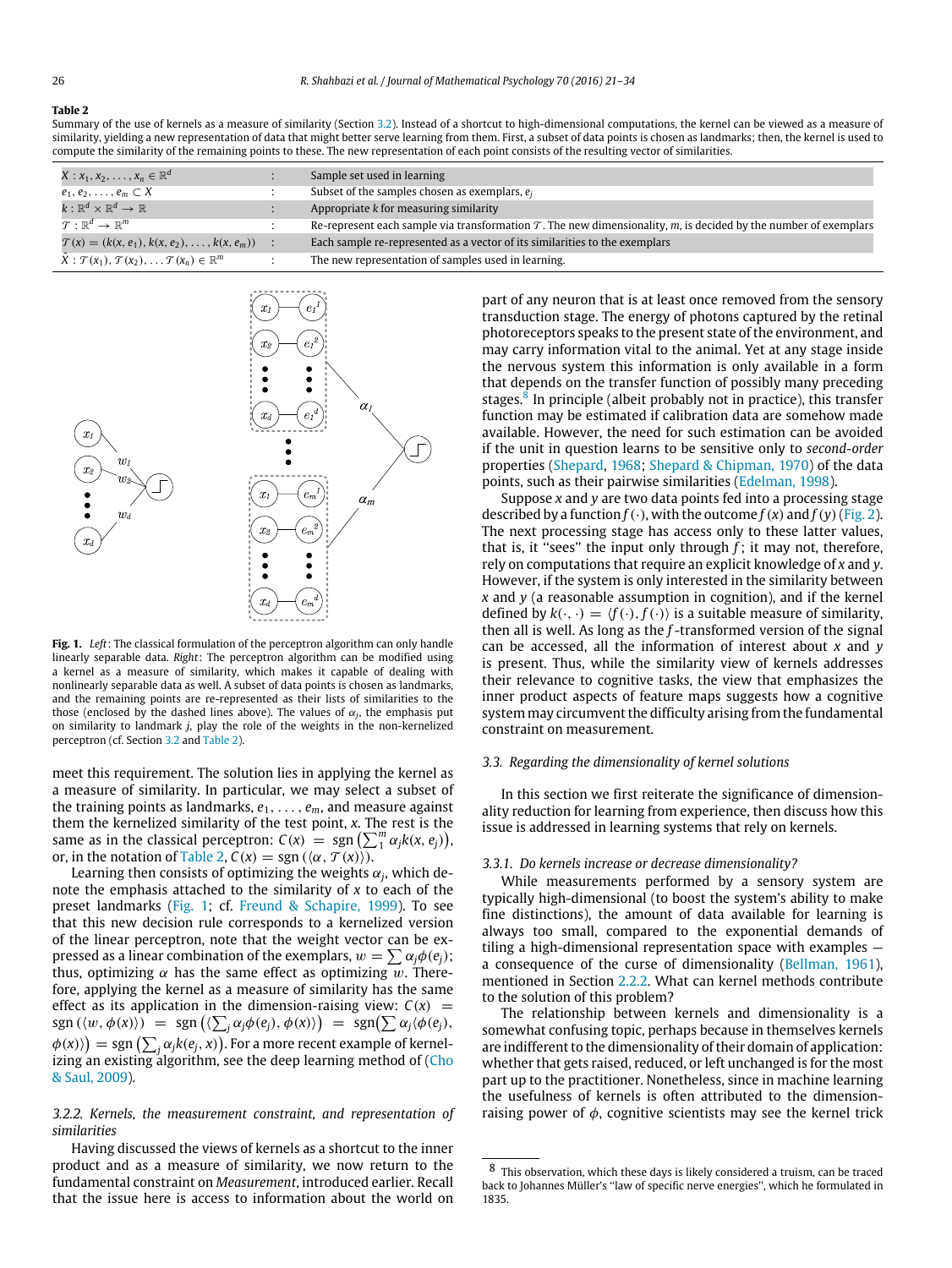<span id="page-6-0"></span>

Fig. 2. Left: The rightmost processing unit has only access to *x* and *y* as seen ("distorted") through *f*(·) and cannot perform any computation that requires an undistorted version of the signal. Right: If, however, the goal is solely to estimate the similarity of x and y in the form of  $k(x, y)$ , it can use  $\langle f(x), f(y) \rangle$  to the same effect, as if it were accessing *x* and *y* directly, and effectively bypassing the intermediate stage, *f*(·) (cf. Section [3.2.2\)](#page-5-4).

exclusively as a method of inflating the dimensionality of data, and thereby dismiss it as irrelevant to the behavioral tasks, where ultimately a reduction of dimensionality is needed (cf. the fundamental constraint on *Dimensionality* in Section [2.2.2\)](#page-2-3). Our aim here is to offer a more balanced view of the relationship between kernels and dimensionality.

As we discussed earlier, there are two main views of kernels: one that emphasizes the feature map  $\phi(\cdot)$  and the other – the notion of similarity. Regarding the former view, it is not a necessity that  $\phi(\cdot)$  should raise dimensionality; rather, the decision to do so is a matter of convenience, reflecting the designer's imperfect knowledge about the problem. Furthermore, the feature map is *implicit* and never actually computed (which only further complicates this issue). In fact, the data points never leave their native space, where the eventual solution will also reside. Consequently, the onus of determining the effective dimensionality of the kernelized solution is on the learning algorithm, not the feature map. This is made especially clear by the need to introduce regularization into the learning algorithm. For instance, in the SVM algorithm, the effective dimensionality of the decision surface is independent of the dimensionality of  $\phi(\cdot)$ and is determined instead by the support vectors, in conjunction with tight regularization.

Under the similarity view, the dimensionality of the data does change, but according to the number of landmarks chosen, and, again, independently of the corresponding  $\phi(\cdot)$ . Consulting [Table 2,](#page-5-1) we see that following the re-representing transformation  $\mathcal{T}$ , the dimensionality of the data becomes equal to *m*, the number of landmarks. The good news is that *m* is usually much smaller than *d*, the dimensionality of the original data (Section [3.3.2](#page-6-1) explores this idea in more detail).

In summary, kernel methods do not violate the fundamental constraints of *Dimensionality* and *Complexity*; rather, they comply with them by bounding the dimensionality of the eventual solution, thereby increasing the generalizability of the learned decisions. This is achieved by regularizing the decision surface, or, to the same effect, by remapping data using a transformation  $\mathcal T$ that relies on landmarks whose number is smaller than the original number of dimensions. This bring us to the next question: how do we choose the landmarks?

#### <span id="page-6-1"></span>*3.3.2. Random projections and feature selection*

Good dimensionality reduction methods preserve as much as possible the relative similarities among items in the new representation space, because these similarities are what categorization is to be based upon [\(Edelman,](#page-12-3) [1998,](#page-12-3) [1999;](#page-12-3) [Edelman](#page-12-32) [&](#page-12-32) [Shahbazi,](#page-12-32) [2012;](#page-12-32) [Shepard,](#page-12-6) [1987\)](#page-12-6). As suggested by [Edelman](#page-12-32) [\(1999\)](#page-12-32), the Johnson–Lindenstrauss [\(1984\)](#page-12-37) lemma offers a computationally simple and inexpensive way for embedding data into a lower dimensional space while approximately preserving their relative distances, under certain conditions. As long as the number of data points is small relative to their dimensionality (a situation that arises often in perceptual processing), projecting them onto a randomly chosen space of logarithmically lower dimensionality will suffice. Formally, for

 $x_j \in \mathbb{R}^d$ , a linear map  $l : \mathbb{R}^d \to \mathbb{R}^m$  with  $d \gg m$ , and  $0 < \varepsilon < 1$ , the distance distortion is bounded as follows:

$$
(1-\varepsilon) \|x_i - x_j\|^2 \le \|l(x_i) - l(x_j)\|^2 \le (1+\varepsilon) \|x_i - x_j\|^2.
$$

In view of the above considerations, [Balcan](#page-11-7) [et al.](#page-11-7) [\(2006\)](#page-11-7) observe that the kernel method can be thought of as a lower dimensional embedding of the data. Suppose that a data set, when remapped under  $\phi$  corresponding to some kernel *k*, becomes linearly separable. By the Johnson–Lindenstrauss lemma, projecting the remapped data onto a subspace spanned by randomly chosen vectors *r<sup>j</sup>* should nearly preserve their linear separability. However, a straightforward application of the lemma, as per  $(\langle r_1, \phi(\cdot) \rangle, \langle r_2, \phi(\cdot) \rangle, \ldots, \langle r_m, \phi(\cdot) \rangle)$ ,<sup>[9](#page-6-2)</sup>would be too expensive to compute, because  $r_i$  are of the same dimensionality as  $\phi$ . Instead, one can draw  $e_1$  through  $e_m$  from the original data at random to serve as landmarks and remap any other point *x* using  $\mathcal{T}: \mathbb{R}^d \to$ R *<sup>m</sup>* with *m* ≪ *d* as

$$
\mathcal{T}(x) = (k(x, e_1), k(x, e_2), \ldots, k(x, e_m))
$$

where  $k(\cdot, e_i)$  corresponds to a random projection from  $\phi$ -space along the *j*th dimension of  $\mathcal{T}$  – similar to  $\langle r_i, \phi(\cdot) \rangle$ , but without the explicit computation of  $\phi$  and  $\langle r_i, \phi(\cdot) \rangle$ . In other words,  $\mathcal T$  provides an inexpensive way of embedding *x* in a lower dimensional subspace while preserving approximately its linear separability under  $\phi$ . Formulated in this manner, *k* can be thought of as a measure of similarity, and *e<sup>j</sup>* as landmarks, prototypes, or features against which *k* measures the similarity of *x* [\(Balcan](#page-11-7) [et al.,](#page-11-7) [2006;](#page-11-7) [Blum,](#page-11-13) [2006\)](#page-11-13). In visual object recognition, a recent example of successful application and further development of this method, introduced by [Edelman](#page-12-32) [\(1999\)](#page-12-32), is the work of [Anselmi](#page-11-14) [et al.](#page-11-14) [\(2014\)](#page-11-14).

The small set of randomly selected prototypes in the formulation of [\(Balcan](#page-11-7) [et al.,](#page-11-7) [2006\)](#page-11-7) serves well for a binary classification setting. While the significance of feature selection for similaritybased learning is still being explored [\(Pękalska,](#page-12-38) [Duin,](#page-12-38) [&](#page-12-38) [Paclík,](#page-12-38) [2006\)](#page-12-38), it appears that in a more involved setting, with multiple classes and complex feature sets, it may be preferable to (i) carefully select the exemplars so as to better reflect prior knowledge about the structure of the data, (ii) select them via optimization of some objective function [\(Klare](#page-12-39) [&](#page-12-39) [Jain,](#page-12-39) [2012\)](#page-12-39), or (iii) increase the number of randomly chosen prototypes, thus increasing the probability of including some nearly optimal ones.

#### *3.4. Kernels and the fundamental constraints*

We are now in a position to make the following observation: the kernel trick can serve as a conceptual basis for an approach to representation and learning from data that would satisfy all four fundamental constraints listed earlier:

<span id="page-6-2"></span><sup>&</sup>lt;sup>9</sup> The projection of a vector *v* onto the subspace spanned by  $r_1, \ldots, r_m$  is given by  $\mathcal{R}v$ , where  $\mathcal R$  is the projection matrix whose *j*th column is  $r_j$ .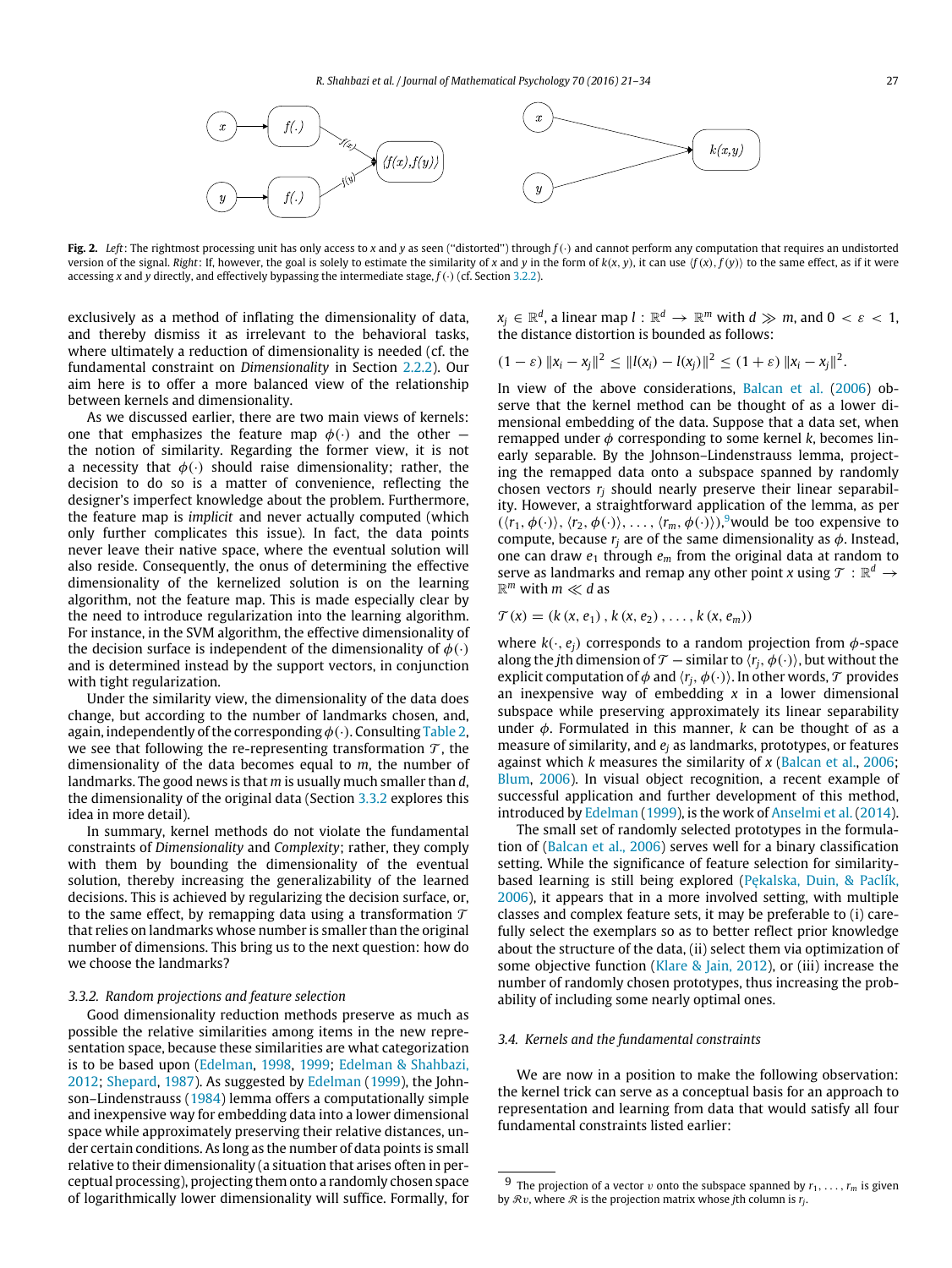- *Measurement* By relying on kernels both as a measure of similarity and as an implicit feature map, a system can gain direct access to information that would otherwise remain implicit in the data (Section [3.2.2\)](#page-5-4).
- *Similarity* A unit that needs to compute the similarity of *x* and *y* can do so using  $k(x, y)$  (Section [3.2\)](#page-4-3).
- *Dimensionality* Using the kernel trick, a learning problem can be embedded into a space spanned by the data points, whose effective dimensionality is typically much lower than the nominal dimensionality of the data space (Section [3.3.2\)](#page-6-1).
- *Complexity* By keeping the effective dimensionality of the solutions low, either by regularizing the solution or by relying on a few landmark data points, kernel-based methods keep complexity under control (Section [3.3.1\)](#page-5-5).

## <span id="page-7-4"></span>*3.5. A probabilistic angle*

Similarity-based approaches to learning and generalization, as well as kernel methods in general, have received extensive probabilistic treatment. A particularly prominent example is [Shepard's](#page-12-2) [\(1987\)](#page-12-2) derivation, from first principle and using the Bayes Theorem, of a universal law of generalization, according to which the probability of a novel and a familiar stimulus sharing the same "consequence" decays exponentially with their dissimilarity or distance in the perceiver's representation space.<sup>[10](#page-7-1)</sup> [Tenenbaum](#page-13-1) [and](#page-13-1) [Griffiths](#page-13-1) [\(2001\)](#page-13-1) subsequently offered an explicitly Bayesian formulation and extension of Shepard's law, which included generalization from multiple familiar examples.

Shepard's law can be seen as giving rise to a family of exponential radial basis function (RBF) kernels: the probability of assigning the same label *L* to two stimuli, *x* and *y*, is given by  $P(L_x = l_0 \mid L_y =$  $l_0$ )  $\propto e^{-\|x-y\|_p}$ , where *p* is the parameter that selects the  $l_p$  metric in the representation space. More recently, an explicitly kernelized Bayesian approach was developed by [Smola,](#page-12-40) [Gretton,](#page-12-40) [Song,](#page-12-40) [and](#page-12-40) Schölkopf (2007), who proposed a way to "embed [probability] distributions in a Hilbert space'' by constructing a mapping between the two and treating each point in the Reproducing Kernel Hilbert Space or  $RKHS<sup>11</sup>$  $RKHS<sup>11</sup>$  $RKHS<sup>11</sup>$  as the mean of a distribution. This method was further generalized by [Song,](#page-13-5) [Huang,](#page-13-5) [Smola,](#page-13-5) [and](#page-13-5) [Fukumizu](#page-13-5) [\(2009\)](#page-13-5) to include conditional distributions, leading eventually to an explicitly Bayesian formulation of nonparametric posterior point estimation in RKHS by [Fukumizu,](#page-12-41) [Song,](#page-12-41) [and](#page-12-41) [Gretton](#page-12-41) [\(2011\)](#page-12-41).

### <span id="page-7-3"></span>*3.6. Are Gaussian kernels special?*

Learning algorithms that make use of the kernel trick require that the kernel be chosen carefully, so as both to accommodate the particular set of data at hand and avoid overfitting (see the discussion of regularization in Section [3.1.2\)](#page-3-0). In machine learning practice, kernels are often chosen by hand to fit the problem. For instance, while a polynomial kernel may suffice for certain types of data, other cases may require a sigmoid or a Gaussian kernel. Choosing the kernel and tuning its parameters are therefore aspects of model selection  $-$  a machine learning task that is generally very difficult [\(Burges,](#page-11-15) [1998;](#page-11-15) [Howley](#page-12-42) [&](#page-12-42) [Madden,](#page-12-42) [2005;](#page-12-42) [Lowe,](#page-12-43) [1995\)](#page-12-43). Computational modelers therefore often resort to

kernels that are known to be powerful and versatile, such as RBFs, which are commonly assumed to be Gaussian:  $k(x, y) \propto e^{-\|x-y\|^2}$ [\(Belkin](#page-11-16) [&](#page-11-16) [Niyogi,](#page-11-16) [2003;](#page-11-16) [Hegde,](#page-12-44) [Sankaranarayanan,](#page-12-44) [&](#page-12-44) [Baraniuk,](#page-12-44) [2012\)](#page-12-44).

This choice is sometimes motivated by pointing out parallels between RBFs and neuronal response profiles. In the mammalian primary visual cortex, for instance, there are neurons whose response falls off with the distance, in the appropriate feature space, between the actual stimulus *x* and the preferred one *y* as *e* −γ ∥*x*−*y*∥ *p* [\(Daugman,](#page-12-45) [1980;](#page-12-45) [Kang,](#page-12-46) [Shapley,](#page-12-46) [&](#page-12-46) [Sompolinsky,](#page-12-46) [2004;](#page-12-46) [Rose,](#page-12-47) [1979\)](#page-12-47). Similar tuning profiles are observed in other cortical areas [\(Dayan](#page-12-48) [&](#page-12-48) [Abbott,](#page-12-48) [2001\)](#page-12-48) and animal species [\(Miller,](#page-12-49) [Jacobs,](#page-12-49) [&](#page-12-49) [Theunissen,](#page-12-49) [1991;](#page-12-49) [Theunissen,](#page-13-6) [Roddey,](#page-13-6) [Stufflebeam,](#page-13-6) [Clague,](#page-13-6) [&](#page-13-6) [Miller,](#page-13-6) [1996\)](#page-13-6). Some of the properties of the Gaussian kernel that may contribute to its apparently widespread use are:

- The Gaussian tuning curves of a collection of units can serve as a basis function set for the synthesis of versatile mappings, for instance between different sensory modalities [\(Pouget](#page-12-50) [&](#page-12-50) [Sejnowski,](#page-12-50) [2001\)](#page-12-50).
- With regard to basis function decomposition, it is interesting to note that the Fourier transform of a Gaussian consists of Gaussian basis functions (e.g., for  $f(t) = e^{-\alpha t^2}$  we have  $\mathcal{F}(s) =$  $\pi/\alpha e^{-\pi^2 s^2/\alpha}$ ).
- Multidimensional Gaussian basis functions can be synthesized as products of lower-dimensional ones [\(Poggio](#page-12-51) [&](#page-12-51) [Edelman,](#page-12-51) [1990\)](#page-12-51).
- The Gaussian kernel is self-similar: convolving two Gaussians yields another Gaussian. This property may be helpful in that in a cascade of cells with Gaussian tuning curves little information is lost to those units that do not have direct access to each other; cf. the *Measurement* constraint.
- The Gaussian can arise from the collective activity of a large population, none of whose profiles are necessarily Gaussian, as per the Central Limit Theorem.
- The feature map corresponding to a Gaussian kernel is infinite dimensional [\(Eigensatz](#page-12-30) [&](#page-12-30) [Pauly,](#page-12-30) [2006\)](#page-12-30), offering more flexibility where little is known about the nonlinearities present in the data.

## <span id="page-7-0"></span>**4. Issues and ideas related to kernels**

In this section, we discuss the main headings under which the relevant material is typically found in the literature. As we shall see, there is considerable overlap among the headings, which underscores the need for a unified framework.

## *4.1. Manifolds and linearization*

A central goal of perceptual processing is to extract from the sensory measurements the presumably much lower-dimensional representations that are most pertinent to the various tasks faced by the cognitive system [\(Edelman](#page-12-10) [&](#page-12-10) [Intrator,](#page-12-10) [1997\)](#page-12-10). For instance, in object recognition, a major challenge is to separate the dimensions of shape variation (along which different objects differ) from those that correspond to variable viewing conditions, such as object pose relative to the viewer. Both these sets of dimensions are best thought of as low-dimensional manifolds: the shape space, which captures shape variation, and the view space, which captures object pose [\(Edelman,](#page-12-32) [1999\)](#page-12-32). For a rigid object with two rotational degrees of freedom (for instance), the latter is a smooth twodimensional manifold.

The measurement-space manifold corresponding to all the images of a given object is, generally, highly nonlinear (even if locally smooth; [Edelman,](#page-12-32) [1999\)](#page-12-32). Moreover, it may be closely entangled in the measurement space with the manifolds corresponding

<span id="page-7-1"></span> $10\,$  Note that the decay in Shepard's law is inverse exponential in the distance, or *e* −∥*x*−*y*∥ , rather than a Gaussian, or *e* −∥*x*−*y*∥ 2 .

<span id="page-7-2"></span><sup>&</sup>lt;sup>11</sup> A Reproducing Kernel Hilbert Space (RKHS) is a Hilbert space associated with a kernel that ''reproduces'' every function in the space, in the sense that the inner product of the function with the kernel,  $\langle f, k(\cdot, x) \rangle$  results in the point evaluation of the function at  $x, f(x)$ . Furthermore, every such function can be written as a linear combination of kernels, evaluated at a chosen set of data points.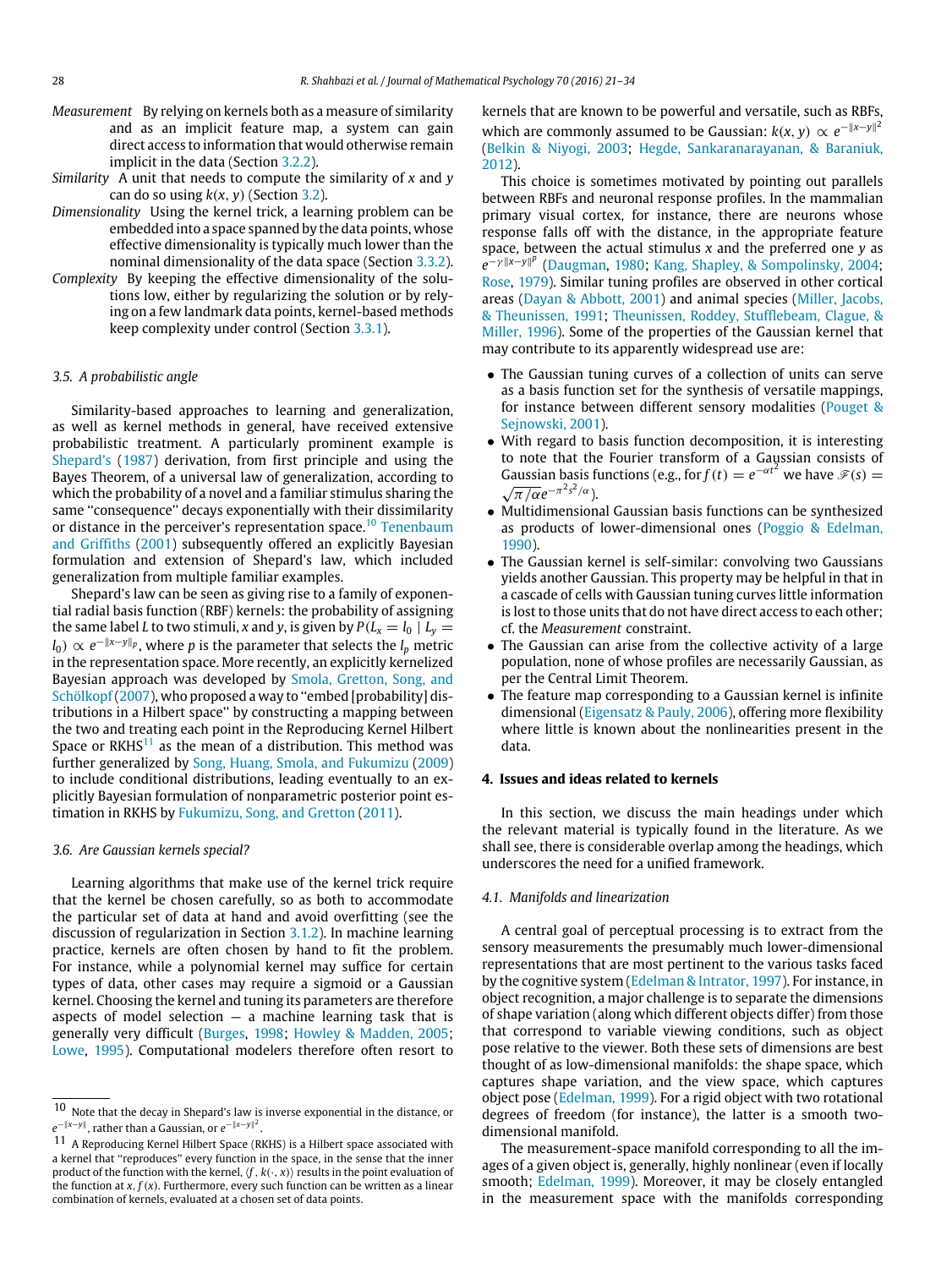to other objects of interest [\(DiCarlo](#page-12-52) [&](#page-12-52) [Cox,](#page-12-52) [2007;](#page-12-52) [Edelman](#page-12-53) [&](#page-12-53) [Duvdevani-Bar,](#page-12-53) [1997\)](#page-12-53). To tolerate changes in pose and other viewing conditions, a visual recognition system must separate the manifold of the object of interest from those of potential distractors. This can be done either by approximating the manifolds directly [\(Edelman](#page-12-53) [&](#page-12-53) [Duvdevani-Bar,](#page-12-53) [1997;](#page-12-53) [Lando](#page-12-54) [&](#page-12-54) [Edelman,](#page-12-54) [1995\)](#page-12-54) or by first transforming the representation space so that the manifolds become simply – that is, linearly – separable [\(DiCarlo](#page-12-52) [&](#page-12-52) [Cox,](#page-12-52) [2007\)](#page-12-52). The latter approach seems to be more in line with the fundamental constraint on *Complexity* (Section [2.2.3\)](#page-2-1), which states that good generalization requires that the decision surfaces be as simple as possible. There is some evidence to the effect that the primate visual system carries out progressive linearization of the representations, as they are transformed by the successive processing stages in the ventral stream [\(Pagan](#page-12-15) [et al.,](#page-12-15) [2013\)](#page-12-15).

From the computational standpoint, kernelizing the metric used to measure similarity between data points can be effective in separating nonlinear manifolds. For instance, while ordinary PCA can only extract linear subspaces, its kernelized version, kPCA [\(Schölkopf,](#page-12-55) [Smola,](#page-12-55) [&](#page-12-55) [Müller,](#page-12-55) [1997\)](#page-12-55), is capable of uncovering nonlinear trends as well. Graph-based methods, such as Isomap and Laplacian eigenmaps (discussed below in Section [4.2\)](#page-8-2) can also use kernels to approximate and untangle nonlinear manifolds. As in other contexts, the effectiveness of kernel methods in manifold learning stems in part from their ability to avoid expensive computations. For instance, [Hegde](#page-12-44) [et al.](#page-12-44) [\(2012\)](#page-12-44) note that most visual manifold learning methods unquestioningly apply Euclidean distance to measure image similarity and suggest that the Earth Mover Distance is a better alternative — but only if its computational cost is kept in check through the use of kernels.

#### <span id="page-8-2"></span>*4.2. Graph methods*

Some of the graph-theoretic approaches to low-dimensional manifold discovery in high dimensional data spaces are related to kernels. Consider, for instance, isometric feature mapping, or Isomap [\(Tenenbaum,](#page-13-7) [1998\)](#page-13-7), which treats the data points in a small neighborhood as vertices of a weighted graph whose edges correspond to the pairwise Euclidean distances of data points. The geodesic distance of any two points along the manifold is then defined as the length of the shortest path between them in the graph. By applying multidimensional scaling to these geodesic distances, Isomap can reveal underlying nonlinear manifolds in a computationally tractable fashion. Furthermore, the adjacency matrix representing the geodesic distances can be interpreted as a kernel matrix, in which the weight of the edge connecting vertices *i* and *j* is *k*(*xi*, *xj*)[\(Ham,](#page-12-56) [Lee,](#page-12-56) [Mika,](#page-12-56) [&](#page-12-56) [Schölkopf,](#page-12-56) [2004\)](#page-12-56). This suggests that Isomap is related to the kernel eigenvalue problem, with the caveat that the matrix in question may not necessarily be positive semi-definite (a property required of kernel matrices).

Similarly, in the Laplacian eigenmap method [\(Belkin](#page-11-16) [&](#page-11-16) [Niyogi,](#page-11-16) [2003\)](#page-11-16), data points become the vertices of a Gaussian-weighted graph, such that the weight of the edge connecting points *x<sup>i</sup>* and  $x_j$  is  $W_{ij} = e^{-\|x_i - x_j\|^2/2\sigma^2}.$  The target manifold is then computed via eigendecomposition of the graph Laplacian [\(Wilson](#page-13-8) [&](#page-13-8) [Zhu,](#page-13-8) [2008\)](#page-13-8).[12](#page-8-3) [Ham](#page-12-56) [et al.](#page-12-56) [\(2004\)](#page-12-56) point out that these graph-based methods, Isomap and the Laplacian eigenmap, as well as the closely related Locally Linear Embedding (LLE), can be viewed as special cases of the general family of kernel PCA.

## <span id="page-8-1"></span>*4.3. Locality-sensitive hashing*

Our next example of a popular technique that is related to kernels is Locality Sensitive Hashing (LSH), a similaritybased approach to content-addressable memory and classification, which extends and improves upon the k-nearest-neighbor (k-NN) idea [\(Arya](#page-11-11) [et al.,](#page-11-11) [1998;](#page-11-11) [Cover](#page-12-22) [&](#page-12-22) [Hart,](#page-12-22) [1967\)](#page-12-22). Elsewhere, we have discussed content-addressable memory and hashing in the context of similarity [\(Edelman](#page-12-6) [&](#page-12-6) [Shahbazi,](#page-12-6) [2012\)](#page-12-6). While a conventional hash function is designed to minimize collisions (that is, different entries being mapped to the same hash key), in LSH the aim is to allow collisions among entries that are similar enough according to some metric. By relaxing the requirement for an exact match, albeit with a predictably bounded error, LSH offers a k-NN implementation whose cost grows logarithmically in the number of points and their dimensionality [\(Andoni](#page-11-17) [&](#page-11-17) [Indyk,](#page-11-17) [2008;](#page-11-17) [Indyk](#page-12-57) [&](#page-12-57) [Motwani,](#page-12-57) [1998\)](#page-12-57). This efficiency is made possible in part by partitioning the search space into small regions, so that similar entries get binned together, and in part by relying on simple features, or even randomly selected ones [\(Charikar,](#page-11-18) [2002\)](#page-11-18), for deciding how to partition the search space.

Because it clusters items by similarity and does not require carefully designed features, LSH is a useful tool for similaritybased classification purposes, especially when dealing with large and high-dimensional data sets, for which other methods may be too computationally expensive [\(Grauman](#page-12-58) [&](#page-12-58) [Darrell,](#page-12-58) [2007;](#page-12-58) [Shakhnarovich,](#page-12-59) [Indyk,](#page-12-59) [&](#page-12-59) [Darrell,](#page-12-59) [2006\)](#page-12-59). Moreover, LSH admits a natural kernelization, which leads to an improved performance compared to the non-kernelized versions [\(Kulis](#page-12-60) [&](#page-12-60) [Grauman,](#page-12-60) [2009\)](#page-12-60).

#### *4.4. Overcomplete representations*

We note that incorporating nonlinearities of the type discussed thus far can potentially address a range of questions about the response nonlinearities observed in the visual system. Recordings from the early stages of the visual pathway in cats and monkeys indicate certain ''non-classical'' nonlinearities in the patterns of neuronal responses to stimuli [\(Zetzsche](#page-13-9) [&](#page-13-9) [Rhrbein,](#page-13-9) [2001\)](#page-13-9). For instance, while stimuli whose representation is orthogonal to the synaptic weight profile of a neuron are expected not to elicit any response from it, they in fact result in the weakening of that neuron's activity. [Olshausen](#page-12-61) [and](#page-12-61) [Field](#page-12-61) [\(1997\)](#page-12-61) argue that this phenomenon may be due to the use of a representational scheme that is sparse and overcomplete. $^{13}$  $^{13}$  $^{13}$ 

At some of the early stages of the mammalian cortical visual stream (e.g., in layer IV of the primary visual area V1), the number of neurons exceeds the number of projections that arrive from the lower stage. This suggests an overcomplete basis representation scheme, which would result in linear dependency among the firing of different units. Nonlinearly transforming the tuning of the units counters such dependencies, thus promoting sparseness [\(Olshausen](#page-12-62) [&](#page-12-62) [Field,](#page-12-62) [2004\)](#page-12-62), which is computationally and metabolically desirable. A thorough investigation of the connections between kernels and such nonlinear transformations is, however, outside the scope of the present paper.

#### <span id="page-8-0"></span>**5. Similarity and kernels in neuroscience and psychology**

In this section, we briefly review some of the questions arising in neuroscience and psychology that lead to similarity- and kernelbased formulations and approaches.

<span id="page-8-3"></span><sup>12</sup> [Belkin](#page-11-16) [and](#page-11-16) [Niyogi](#page-11-16) [\(2003\)](#page-11-16) refer to their kernel as the heat kernel, due to the analogy between their method and the solution to the diffusion differential equation.

<span id="page-8-4"></span><sup>13</sup> A basis set is overcomplete if the number of basis functions that comprise it exceeds the dimensionality of the representation space. A distributed representation is sparse if only a few of the units in the relevant population respond to any given stimulus.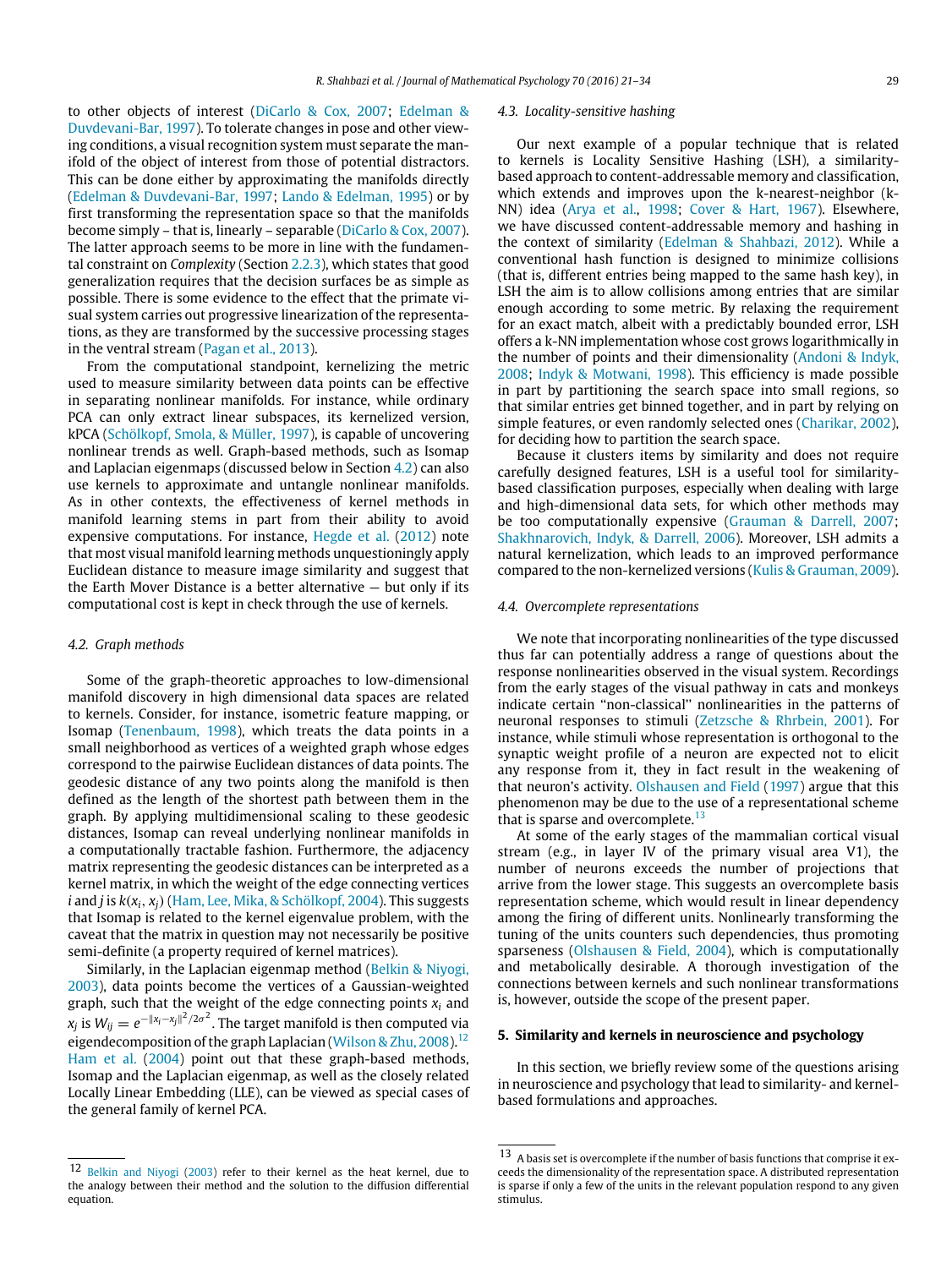#### *5.1. Behavioral needs vs. computational means*

In investigating the ways in which similarity – and with it kernel methods – can contribute to the understanding of behavior and the brain, a good place to start is considering the tasks that a cognitive agent faces in its day to day problem solving, corresponding to the topmost level of the [Marr](#page-12-63) [\(1982\)](#page-12-63) hierarchy (cf. [Table 3\)](#page-10-2). Many of these tasks – for instance, distinguishing predator from prey, edible fruit from inedible, or a promising from a hopeless conspecific match for mating – are typically formalized as classification. This may be used to recognize previously encountered members of a class or to categorize new items; the class itself can be broad (e.g., predators), or narrow (e.g., trustworthy and cooperative members of the opposite sex with good hunting skills).

At the algorithm level, a common characteristic of the various conceivable strategies that the cognitive system may resort to the service of classification (e.g., nearest neighborhood search, large margin separation, explicitly probabilistic inference) is that they all require some possibly implicit measure of similarity. For instance, while k-NN methods explicitly measure distances between data points, a perceptron's treatment of similarity is implicit in taking the inner product between the input and its weight profile. Furthermore, as discussed earlier, the continually changing conditions under which useful environmental cues are encountered (e.g., pose, illumination, climatic conditions, etc.) require that the measure of similarity used in classification reflect the animal's behavioral needs, by striving for veridical representation of relevant [d](#page-12-32)imensions of variation and suppression of irrelevant ones [\(Edel](#page-12-32)[man,](#page-12-32) [1999\)](#page-12-32).

Furthermore, it is not only categorical decision making that can benefit from a nonlinear measure of similarity. Many of the tasks that an animal performs routinely fall under the rubric of ordinal decision making. Questions such as "How much ...", "How fast ...", ''How many . . . '', and the like need to be answered in a manner that respects order. Solutions to these problems often take the form of regression, which can also benefit from kernelization [\(Rosipal](#page-12-64) [&](#page-12-64) [Trejo,](#page-12-64) [2002\)](#page-12-64).

Classification and regression are effective means of decision making when labeled examples are abundant, a situation that is rare for tasks faced by animals in the wild. When explicit supervision information is not available, the cognitive system must resort to learning from unlabeled examples, typically in the form of discovering, and later exploiting, statistical structure in the data. Algorithms devised for this purpose (e.g., PCA, Isomap, and mixture models) commonly rely on similarity among data points, which is why they can be made more effective by incorporating a kernel-like nonlinearity into their measurement of similarity (e.g., [Schölkopf](#page-12-55) [et al.,](#page-12-55) [1997\)](#page-12-55).

The examples of tasks in the right column of [Table 4](#page-10-0) and the corresponding strategies in [Table 5](#page-10-1) suggest how the many seemingly different cognitive problems lead to related similarity-based algorithms. Considering the generality of the four fundamental constraints on cognition discussed earlier in this paper, it is not surprising that solutions to most behavioral problems can benefit from a kernelized formulation, as summarized in [Table 5.](#page-10-1)

## *5.2. Perceptual and conceptual decision making*

There is a long standing debate in psychology over the mechanisms that support learning of high level concepts, e.g., birds, furniture, fruits, etc. Of the existing theories, two popular ones maintain that the category of a stimulus is decided by measuring its similarity to certain landmarks. Specifically, in the *prototype* theory, each landmark is an abstraction or prototype of multiple previously encountered exemplars [\(Posner](#page-12-65) [&](#page-12-65) [Keele,](#page-12-65) [1968;](#page-12-65) [Rosch,](#page-12-66) [1978\)](#page-12-66), while in the *exemplar* theory, the landmarks are individual exemplars themselves [\(Medin](#page-12-67) [&](#page-12-67) [Schaffer,](#page-12-67) [1978;](#page-12-67) [Nosofsky,](#page-12-68) [1986\)](#page-12-68). A third theory posits a *decision boundary* that separates the representation space into regions corresponding to the categories in question [\(Ashby](#page-11-19) [&](#page-11-19) [Gott,](#page-11-19) [1988;](#page-11-19) see [Ashby](#page-11-20) [&](#page-11-20) [Maddox,](#page-11-20) [2005](#page-11-20) for a survey).

The differences among these three theories notwithstanding, $14$ at their core they all call for strategies that are familiar to us from the foregoing discussion. In particular, algorithms inspired by exemplar and prototype theories closely resemble the methods outlined in Section [3.2](#page-4-3) and [Table 2,](#page-5-1) according to which perceptual items are re-represented as their vectors of similarities to previously encountered samples, measured using some kernel. The resultant representation is often good enough to support effective decision making by searching the near neighborhood of the input (cf. Section [4.3\)](#page-8-1). Likewise, the decision boundary approach can be implemented by constructing linear or nonlinear decision surfaces similar to perceptrons or large-margin classifiers.

Mechanisms similar to those involved in the learning of concepts can also support perceptual decision making. Indeed, insofar as both situations involve classification, they give rise to related computational problems. Consequently, here too both the reliance on similarity to landmarks and the partitioning of the input space by a decision surface are good candidate solutions. In fact, the elementary computations performed ''natively'' by cortical pyramidal neurons are well-suited for implementing either strategy. In perception, for instance, one of these computations is the construction of a graded receptive field that is tuned to a ''best'' stimulus that serves as a landmark [\(Edelman,](#page-12-14) [2008,](#page-12-14) p.42; cf. Section [3.6\)](#page-7-3). At the same time, a neuron that estimates and then thresholds the projection of its input vector onto the vector of its synaptic weights [\(Edelman,](#page-12-14) [2008,](#page-12-14) p.57) effectively draws a decision surface in its input space, just like a perceptron or a Support Vector Machine.

The dichotomy between landmark and decision boundary computations may be less strict than previously thought. Recent advances in machine learning suggest that remarkable classification performance can be achieved by combining the merits of both these strategies. In a deep convolutional network [\(Krizhevsky,](#page-12-69) [Sutskever,](#page-12-69) [&](#page-12-69) [Hinton,](#page-12-69) [2012\)](#page-12-69), artificial neurons arranged in a cascade of many layers are trained to be selective for progressively more invariant features of the input. Following training, each convolutional unit estimates the similarity between its immediate input and the learned feature; it then applies a nonlinear transformation and reports the outcome to the units downstream from it (see [Fig. 3](#page-11-21)) and the accompanying discussion at the end of Section [5.3\)](#page-9-1). After several such stages, the results are fed into a multilayer perceptron that classifies using a learned decision boundary (e.g., [Szegedy](#page-13-10) [et al.,](#page-13-10) 2015). In other words, ''[the] present-day DCNs (Deep Convolutional Networks) can be exactly equivalent to a hierarchy of kernel machines with pooling and non-pooling layers'' [\(Anselmi,](#page-11-22) [Rosasco,](#page-11-22) [&](#page-11-22) [Poggio,](#page-11-22) 2015).

#### <span id="page-9-1"></span>*5.3. Behavioral findings and the brain angle*

In light of the discussion of kernels and linear separability offered earlier, it is worth asking whether or not subjects perform better in tasks where the stimuli classes are linearly separable in the given (or in a readily computable) representation space. Researchers in visual psychophysics have for some years been exploring the effects of linear separability of simple stimuli, defined [u](#page-13-11)sually in a low-dimensional parameter space. For instance, [Vigh](#page-13-11)[neshvel](#page-13-11) [and](#page-13-11) [Arun](#page-13-11) [\(2013\)](#page-13-11) used line segments differing only in their

<span id="page-9-0"></span><sup>14</sup> Another popular approach, *rule-based*, is less concerned with natural kinds and more with conventional categories, e.g., ''uncle'' or ''bank teller''.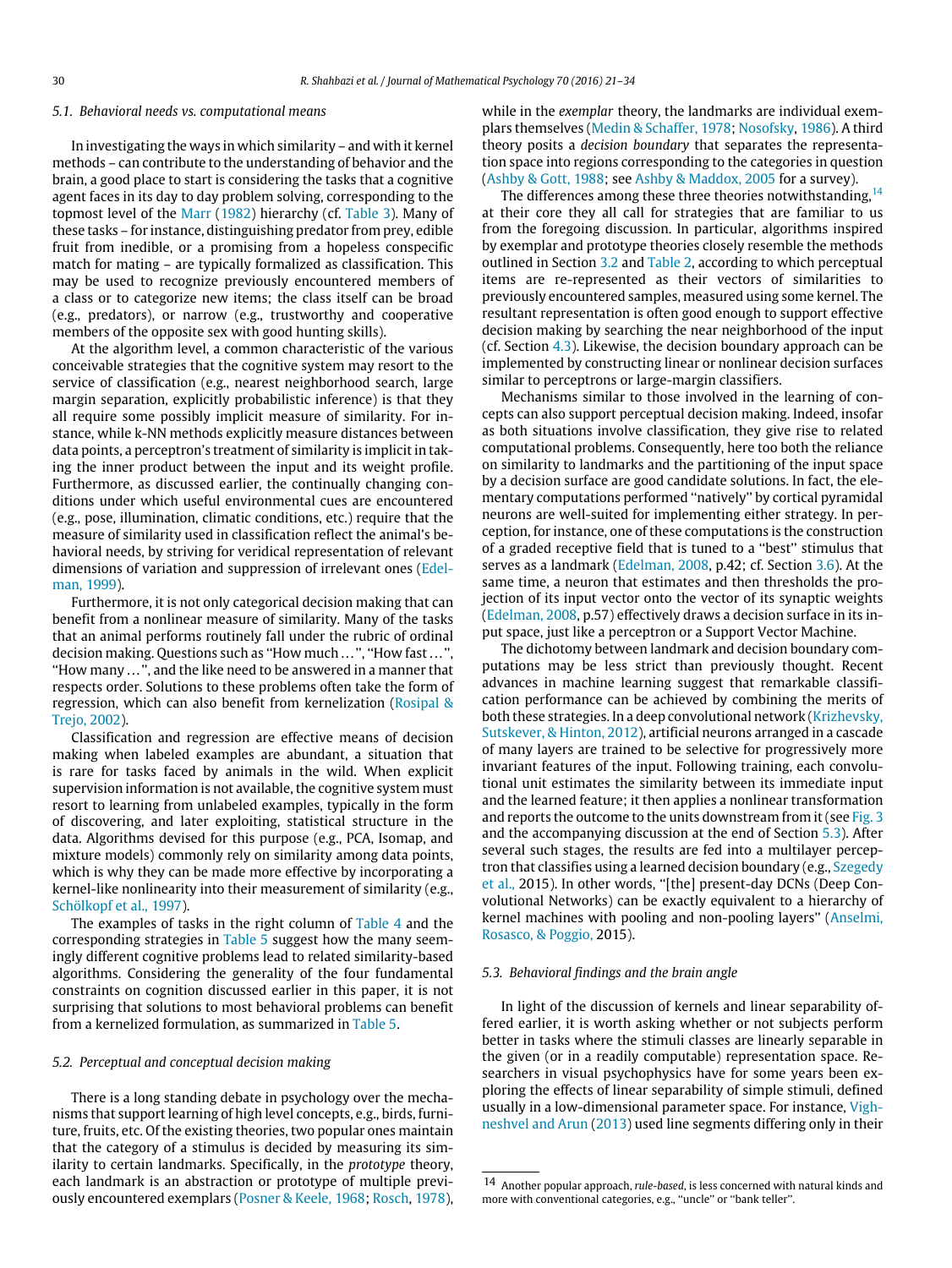#### <span id="page-10-2"></span>**Table 3**

A hierarchy of tasks arising in visual object and scene processing. *Source:* Reproduced from [Edelman](#page-12-6) [and](#page-12-6) [Shahbazi](#page-12-6) [\(2012\)](#page-12-6).

| Type of task        | What needs to be done                                                                                    | What it takes                                                  |
|---------------------|----------------------------------------------------------------------------------------------------------|----------------------------------------------------------------|
| Recognition         | Dealing with novel views of shapes                                                                       | Tolerance to extraneous factors (pose, illumination, etc.)     |
| Categorization      | Dealing with novel instances of known categories                                                         | Tolerance to within-category differences                       |
| Open-ended          | Dealing with shapes that differ from familiar categories                                                 | Representing a novel shape without necessarily categorizing it |
| representation      |                                                                                                          |                                                                |
| Structural analysis | Reasoning about (i) the arrangement of parts in an object; (ii) the<br>arrangement of objects in a scene | Explicit coding of parts & relationships of objects and scenes |

#### <span id="page-10-0"></span>**Table 4**

A non-exhaustive list of tasks that can help an animal survive (left column), and examples of situations in which they play out (right column).

| Means of survival                                       | Examples                                                                                                                                                                                          |  |  |
|---------------------------------------------------------|---------------------------------------------------------------------------------------------------------------------------------------------------------------------------------------------------|--|--|
| Deciding on an appropriate response to a novel stimulus | "Is this food?"<br>"Is this a dangerous animal?"<br>"Can I outrun this predator?"<br>"How much water do I need for this trip?"                                                                    |  |  |
| Veridical representation                                | Judging the similarity of a red apple to a green apple<br>Judging the similarity of a red apple to a red flower                                                                                   |  |  |
| Dealing with noise and confounding factors              | Detecting a lion's roar from a distance on a windy day<br>Telling apart a dog from a wolf                                                                                                         |  |  |
| dealing with ambiguity and missing information          | Recognizing prey in the fog<br>Recognizing an occluded pig by its tail                                                                                                                            |  |  |
| Generalizing learned skills to new tasks                | Learning to hunt boar can help better hunt deer<br>Learning tree climbing can help rock climbing<br>Figuring out what a ripe cherry looks like can help figure out what a ripe apricot looks like |  |  |

#### <span id="page-10-1"></span>**Table 5**

A non-exhaustive list of visual tasks that can help an animal survive (left column), possible ways these tasks can be undertaken (middle column), and the kernel-based machine learning techniques implementing them (right column).

| Means of survival                                                                                                        | Possible strategy                                                                                                                      | Kernel based ML technique                                                                                                                 |
|--------------------------------------------------------------------------------------------------------------------------|----------------------------------------------------------------------------------------------------------------------------------------|-------------------------------------------------------------------------------------------------------------------------------------------|
| Deciding on an appropriate response to a novel stimulus                                                                  | Judge similarity to familiar examples<br>Judge similarity to random examples<br>Find a decision boundary based on previous<br>examples | k-NN with kernel metric<br>Kernel re-representation $\mathcal{T}(\cdot)$ , LSH<br>SVM, RBF networks                                       |
|                                                                                                                          | Discover and exploit structure within collected<br>examples                                                                            | Isomap, kPCA, spectral clustering                                                                                                         |
|                                                                                                                          | Quantify output in terms of input                                                                                                      | Regression, Gaussian processes                                                                                                            |
| Veridical representation<br>Dealing with noise and confounding factors<br>Dealing with ambiguity and missing information | Preserve pairwise distances<br>Allow for variance<br>Use co-occurring information,<br>Top-down processing                              | MDS with kernel metric<br>Regularization<br>Explicit coding of structure<br>Generative models - not kernel based (but see<br>Section 3.5) |
| Generalizing learned skills to new tasks                                                                                 | Domain adaptation and transfer of learning                                                                                             | Hierarchical mixture models – not kernel based.<br>deep convolutional networks - Implicitly kernel<br>based                               |

orientation as stimuli in a visual search task. In this setting, the task of finding a segment tilted at 0° among 20° and 40° distractors is linearly separable, whereas the task of finding a segment tilted at 20° among 0° and 40° distractors is not. The results were described as ''refuting the widely held belief that linear separability influences visual search''. We remark, however, that natural perceptual categorization problems never reside in such simple spaces. A more realistic approach should vary the layout of stimuli para-metrically in some appropriately complex "hidden" space [\(Cutzu](#page-12-70) [&](#page-12-70) [Edelman,](#page-12-70) [1996;](#page-12-70) [Op](#page-12-71) [de](#page-12-71) [Beeck,](#page-12-71) [Wagemans,](#page-12-71) [&](#page-12-71) [Vogels,](#page-12-71) [2001;](#page-12-71) cf. [Blair](#page-11-23) [&](#page-11-23) [Homa,](#page-11-23) [2001\)](#page-11-23). Indeed, in higher-level tasks, linear separability may facilitate learning [\(Blair](#page-11-23) [&](#page-11-23) [Homa,](#page-11-23) [2001;](#page-11-23) [Medin](#page-12-72) [&](#page-12-72) [Schwanenflugel,](#page-12-72) [1981;](#page-12-72) [Wattenmaker,](#page-13-12) [Dewey,](#page-13-12) [Murphy,](#page-13-12) [&](#page-13-12) [Medin,](#page-13-12) [1986\)](#page-13-12).

The issue of linear separability, which figures prominently in the machine learning literature on kernels, has become a major research question in computational modeling of the visual processing in the brain [\(DiCarlo](#page-12-52) [&](#page-12-52) [Cox,](#page-12-52) [2007;](#page-12-52) [DiCarlo,](#page-12-73) [Zoccolan,](#page-12-73) [&](#page-12-73) [Rust,](#page-12-73) [2012;](#page-12-73) [Pagan](#page-12-15) [et al.,](#page-12-15) [2013\)](#page-12-15). The chief rationale offered for linearization is improved invariance: ''At higher stages of visual processing, neurons tend to maintain their selectivity for objects across changes in view; this translates to manifolds that are more flat and separated'' [\(DiCarlo](#page-12-73) [et al.,](#page-12-73) [2012\)](#page-12-73). Linear separability is also desirable on the grounds of complexity. As discussed in Section [2.2.3,](#page-2-1) simpler decision criteria make for better generalization. Recall, however, that the linear separation attained by kernels in  $\phi$ -space does not by itself guarantee simplicity, and thereby generalizability: were it not for the tight grip of the regularizing term, it could easily result in a disastrously overfitted solution.

At the same time, we may observe that the ''untangled'' neural representations do not reside in the implicit  $\phi$ -space. Rather, they occupy a very explicit space comprised of signals that are rerepresented by way of a certain ''flattening'' transformation, which may or may not relate to the implicit feature map (cf. Section [3.3.1\)](#page-5-5).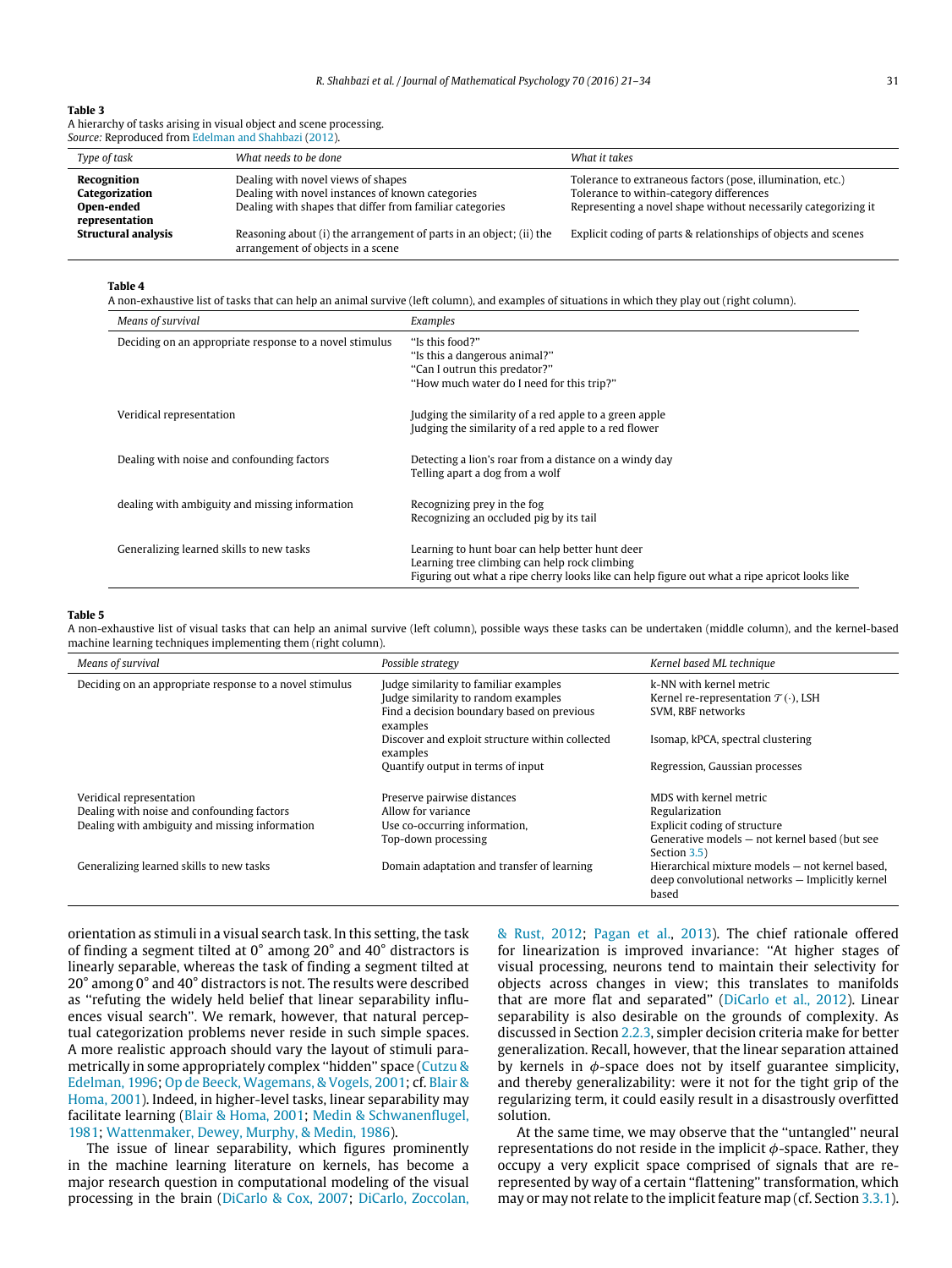<span id="page-11-21"></span>

**Fig. 3.** Linear separability in neural representations. Raw sensory measurements reside in *S*0, where categories are typically not linearly separable. Through the application of a Gaussian kernel that measures their similarities, they may become linearly separable in the new space  $S_1$ . However, this linear separability would be different from the one corresponding to the  $\phi$ -space of the Gaussian. While each point in the  $\phi$ -space corresponds to a sensory measurement, each point in *S*<sup>1</sup> denotes the similarity between two sensory measurements. Finally, another application of the kernel to  $S_1$  yields  $S_2$ , where second-order similarities are represented. See text for details.

For a concrete example, suppose that the nervous system uses the Gaussian kernel to remap the sensory signal residing in  $S_0$ into a new space, *S*1, which is better suited for the perceptual needs of the organism. Now, while each point in the  $\phi$ -space (corresponding to the Gaussian kernel) stands for an individual point from *S*0, each point in *S*<sup>1</sup> corresponds to the *similarity between two points* from  $S_0$ , as measured by the Gaussian kernel. Consequently, when the shape of decision boundaries is discussed, one must consider those in the  $S_0$ ,  $\phi$ , and  $S_1$  spaces, which may or may not be hyperplanes [\(Fig. 3\)](#page-11-21). Furthermore, representations in  $S_2$ , computed as before via a Gaussian kernel but with  $S_1$  as input, would correspond to the similarity of similarities. Such higher order measures of similarity, particularly when combined with hierarchical abstraction to reflect the similarity of parts and wholes, have been shown effective in shape and string matching [\(Egozi,](#page-12-74) [Keller,](#page-12-74) [&](#page-12-74) [Guterman,](#page-12-74) [2010;](#page-12-74) [On](#page-12-75) [&](#page-12-75) [Lee,](#page-12-75) [2011\)](#page-12-75).

#### <span id="page-11-3"></span>**6. Summary and conclusions**

Cognitive agents whose survival and flourishing depend on making effective decisions in uncertain environments face a number of fundamental challenges that stem from the basic computational principles that underlie cognition. In this paper, we have discussed four fundamental constraints that apply to cognitive information processing, having to do, respectively, with *Measurement* (Section [2.1\)](#page-1-2), *Similarity* (Section [2.2.1\)](#page-1-3), *Dimensionality* (Section [2.2.2\)](#page-2-3), and *Complexity* (Section [2.2.3\)](#page-2-1). With the exception of *Measurement*, these challenges have been discussed previously in the literature. Here, we attempted to pull together various aspects of these discussions, using mathematical concepts from the theory of Reproducing Kernel Hilbert Spaces to relate the existing ideas and approaches to one another.

The main insight from this attempt is that the "kernel trick'', which was originally conceived as a means of bypassing expensive computations in high-dimensional spaces, serves to simultaneously address all four constraints. By acting as a measure of *Similarity*, kernels offer solutions that are of low *Complexity* and reside in spaces of lower *Dimensionality* than the original data space. Furthermore, as long as at each stage of processing the required information about earlier stages is limited to comparisons and similarities, relying on kernel-like computations obviates the need for a system to have a detailed knowledge of its own measurement ''front end'', as per the *Measurement* constraint.

These observations are consistent with findings from a range of neurobiological studies and behavioral experiments. At the neural level, estimating the similarity of the stimulus to reference or landmark items is among the most common types of operation. Furthermore, electrophysiological recordings and brain imaging support the notion that low-complexity representations, such as those afforded by kernel-like computations, emerge in later processing stages in the brain. In a separate project, we are using fMRI and multivoxel pattern analysis to study the linear separability of cortical representations in humans. Much work, however, remains to be done. A particularly interesting direction to explore is the possibility of extending similarity- and kernel-based methods to sequential symbolic data (e.g., [Clark,](#page-11-24) [Costa](#page-11-24) [Florêncio,](#page-11-24) [&](#page-11-24) [Watkins,](#page-11-24) [2006;](#page-11-24) [Clark,](#page-11-25) [Florêncio,](#page-11-25) [Watkins,](#page-11-25) [&](#page-11-25) [Serayet,](#page-11-25) [2006;](#page-11-25) [Lodhi,](#page-12-76) [Shawe-Taylor,](#page-12-76) [Cristianini,](#page-12-76) [&](#page-12-76) [Watkins,](#page-12-76) [2001\)](#page-12-76) and from stimulus/response mapping to sequential behaviors [\(Edelman,](#page-12-77) [2015;](#page-12-77) [Kolodny](#page-12-78) [&](#page-12-78) [Edelman,](#page-12-78) [2015\)](#page-12-78).

# **References**

- <span id="page-11-10"></span>Aizerman, A., Braverman, E. M., & Rozoner, L. I. (1964). Theoretical foundations of the [potential function method in pattern recognition learning.](http://refhub.elsevier.com/S0022-2496(15)00076-0/sbref1) *Automation and Remote Control*, *25*, 821–837.
- <span id="page-11-17"></span>Andoni, A., & Indyk, P. [\(2008\). Near-optimal hashing algorithms for approximate](http://refhub.elsevier.com/S0022-2496(15)00076-0/sbref2) nearest neighbor in high dimensions. *Communications of the ACM*, *51*, 117–122.
- <span id="page-11-14"></span>Anselmi, F., Leibo, J. Z., Rosasco, L., Mutch, J., Tacchetti, A., & Poggio, T. A. (2014). *Uns[upervised learning of invariant representations with low sample complexity:](http://refhub.elsevier.com/S0022-2496(15)00076-0/sbref3) the magic of sensory cortex or a new framework for machine learning? Technical report*. Center for Brains, Minds and Machines, MIT.
- <span id="page-11-22"></span>Anselmi, F., Rosasco, L., & Poggio, C. T. T. (2015). *Deep convolutional networks are hierarchical kernel machines. Technical report*. Cambridge, MA, USA: Center for Bra[ins, Minds and Machines, McGovern Institute, Massachusetts Institute of](http://refhub.elsevier.com/S0022-2496(15)00076-0/sbref4) **Technology**
- <span id="page-11-11"></span>Arya, S., Mount, D. M., Netanyahu, N. S., Silverman, R., & Wu, A. Y. (1998). An optimal alg[orithm for approximate nearest neighbor searching fixed dimensions.](http://refhub.elsevier.com/S0022-2496(15)00076-0/sbref5) *Journal of the ACM*, *45*, 891–923.
- <span id="page-11-19"></span>Ashby, F. G., & Gott, R. E. [\(1988\). Decision rules in the perception and categorization](http://refhub.elsevier.com/S0022-2496(15)00076-0/sbref6) of multidimensional stimuli. *Journal of Experimental Psychology: Learning, Memory, and Cognition*, *14*(1), 33.
- <span id="page-11-20"></span>Ashby, F. G., & Maddox, W. T. [\(2005\). Human category learning.](http://refhub.elsevier.com/S0022-2496(15)00076-0/sbref7) *Annual Review of Psychology*, *56*, 149–178.
- <span id="page-11-0"></span>Ashby, F. G., & Perrin, N. A. [\(1988\). Toward a unified theory of similarity and](http://refhub.elsevier.com/S0022-2496(15)00076-0/sbref8) recognition. *Psychological Review*, *95*(1), 124–150.
- <span id="page-11-7"></span>Balcan, M.-F., Blum, A., & Vempala, S. [\(2006\). Kernels as features: On kernels,](http://refhub.elsevier.com/S0022-2496(15)00076-0/sbref9) margins, and low-dimensional mappings. *Machine Learning*, *65*, 79–94.
- <span id="page-11-16"></span>Belkin, M., & Niyogi, P. [\(2003\). Laplacian eigenmaps for dimensionality reduction](http://refhub.elsevier.com/S0022-2496(15)00076-0/sbref10) and data representation. *Neural Computation*, *15*, 1373–1396.
- <span id="page-11-1"></span>Bellman, R. E. (1961). *Adaptive control processes*[. Princeton, NJ: Princeton University](http://refhub.elsevier.com/S0022-2496(15)00076-0/sbref11) Pres
- <span id="page-11-23"></span><span id="page-11-4"></span>Bishop, C. M. (2006). *[Pattern recognition and machine learning](http://refhub.elsevier.com/S0022-2496(15)00076-0/sbref12)*. Berlin: Springer. Blair, M., & Homa, D. [\(2001\). Expanding the search for a linear separability](http://refhub.elsevier.com/S0022-2496(15)00076-0/sbref13)
- <span id="page-11-13"></span>constraint on category learning. *Memory & Cognition*, *29*, 1153–1164. Blum, A. [\(2006\). Random projection, margins, kernels, and feature-selection.](http://refhub.elsevier.com/S0022-2496(15)00076-0/sbref14) In C. Saunders, M. Grobelnik, S. Gunn, & J. Shawe-Taylor (Eds.), *Lecture notes in computer science*: *3940*. *Subspace, latent structure and feature selection* (pp. 52–68). Springer.
- <span id="page-11-6"></span>Blumer[, A., Ehrenfeucht, A., Haussler, D., & Warmuth, M.](http://refhub.elsevier.com/S0022-2496(15)00076-0/sbref15) (1989). Learnability and the Vapnik–Chervonenkis dimension. *Journal of the ACM*, *36*, 929–965.
- <span id="page-11-8"></span>Boser, B. E., Guyon, I. M., & Vapnik, V. N. (1992). A training algorithm for optimal margin classifiers. In *[Proceedings of the fifth annual workshop on computational](http://refhub.elsevier.com/S0022-2496(15)00076-0/sbref16) learning theory* (pp. 144–152). ACM.
- <span id="page-11-15"></span>Burges, C. J. C. [\(1998\). Geometry and invariance in kernel based methods. In](http://refhub.elsevier.com/S0022-2496(15)00076-0/sbref17) B. Schoelkopf, C. J. C. Burges, & A. Smola (Eds.), *Advances in kernel methods support vector learning*. Cambridge, MA: MIT Press.
- <span id="page-11-18"></span>Charikar, M. S. (2002). Similarity estimation techniques from rounding algorithms. In *P[roceedings of the thiry-fourth annual ACM symposium on theory of computing](http://refhub.elsevier.com/S0022-2496(15)00076-0/sbref18)* (pp. 380–388). ACM.
- <span id="page-11-5"></span>Chater, N., Tenenbaum, J. B., & Yuille, A. [\(2006\). Probabilistic models of cognition:](http://refhub.elsevier.com/S0022-2496(15)00076-0/sbref19) Conceptual foundations. *Trends in Cognitive Sciences*, *10*, 287–291.
- <span id="page-11-12"></span>Cho, Y., & Saul, L. K. [\(2009\). Kernel methods for deep learning. In](http://refhub.elsevier.com/S0022-2496(15)00076-0/sbref20) *Advances in neural information processing systems* (pp. 342–350).
- <span id="page-11-24"></span>Clark, A., Costa Florêncio, C., & Watkins, C. (2006). Languages as hyperplanes: grammatical inference with string kernels. In *Proceedings of the European conference on machine learning, ECML* (pp. 90–101).
- <span id="page-11-25"></span>Clark, A., Florêncio, C.C., Watkins, C., & Serayet, M. (2006). Planar languages and learnability. In *Proceedings of the 8th international colloquium on grammatical inference, ICGI* (pp. 148–160).
- <span id="page-11-2"></span>Cortes, C., & Vapnik, V. [\(1995\). Support-vector networks.](http://refhub.elsevier.com/S0022-2496(15)00076-0/sbref23) *Machine Learning*, *20*, 273–297.
- <span id="page-11-9"></span>Cover, T. M. [\(1965\). Geometrical and statistical properties of systems of linear](http://refhub.elsevier.com/S0022-2496(15)00076-0/sbref24) inequalities with applications in pattern recognition. *IEEE Transactions on Electronic Computers*, *14*, 326–334.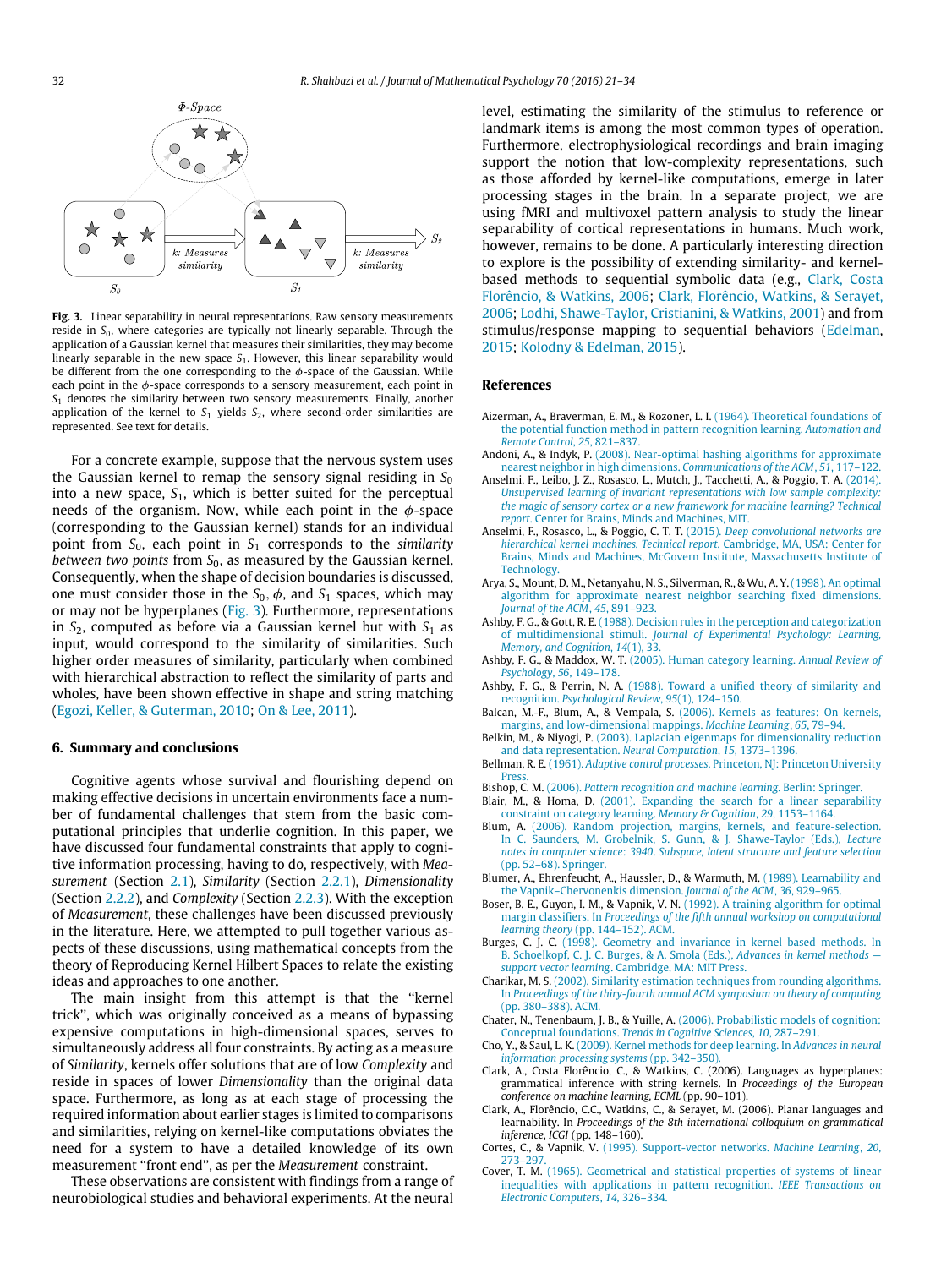- <span id="page-12-22"></span>Cover, T., & Hart, P. [\(1967\). Nearest neighbor pattern classification.](http://refhub.elsevier.com/S0022-2496(15)00076-0/sbref25) *IEEE Transaction on Information Theory*, *IT-13*, 21–27.
- <span id="page-12-70"></span>Cutzu, F., & Edelman, S. [\(1996\). Faithful representation of similarities among three](http://refhub.elsevier.com/S0022-2496(15)00076-0/sbref26)dimensional shapes in human vision. *Proceedings of the National Academy of Sciences*, *93*, 12046–12050.
- <span id="page-12-45"></span>Daugman, J. G. [\(1980\). Two-dimensional spectral analysis of cortical receptive field](http://refhub.elsevier.com/S0022-2496(15)00076-0/sbref27)
- <span id="page-12-48"></span>profiles. *Vision Research*, *20*, 847–856. Dayan, P., & Abbott, L. (2001). *[Theoretical neuroscience: Computational and](http://refhub.elsevier.com/S0022-2496(15)00076-0/sbref28)*
- <span id="page-12-52"></span>*mathematical modeling of neural systems*. Taylor & Francis. DiCarlo, J. J., & Cox, D. D. [\(2007\). Untangling invariant object recognition.](http://refhub.elsevier.com/S0022-2496(15)00076-0/sbref29) *Trends in Cognitive Sciences*, *11*, 333–341.
- <span id="page-12-73"></span>DiCarlo, J. J., Zoccolan, D., & Rust, N. C. [\(2012\). How does the brain solve visual object](http://refhub.elsevier.com/S0022-2496(15)00076-0/sbref30) recognition? *Neuron*, *73*, 415–434.
- <span id="page-12-31"></span>Edelman, S. [\(1995\). Representation, similarity, and the chorus of prototypes.](http://refhub.elsevier.com/S0022-2496(15)00076-0/sbref31) *Minds and Machines*, *5*, 45–68.
- <span id="page-12-3"></span>Edelman, S. [\(1998\). Representation is representation of similarity.](http://refhub.elsevier.com/S0022-2496(15)00076-0/sbref32) *Behavioral and Brain Sciences*, *21*, 449–498.
- <span id="page-12-32"></span>Edelman, S. (1999). *[Representation and recognition in vision](http://refhub.elsevier.com/S0022-2496(15)00076-0/sbref33)*. Cambridge, MA: MIT Press. Edelman, S. (2008). *[Computing the mind: how the mind really works](http://refhub.elsevier.com/S0022-2496(15)00076-0/sbref34)*. New York, NY:
- <span id="page-12-14"></span>Oxford University Press.
- <span id="page-12-77"></span>Edelman, S. [\(2015\). The minority report: some common assumptions to reconsider](http://refhub.elsevier.com/S0022-2496(15)00076-0/sbref35) in the modeling of the brain and behavior. *Journal of Experimental and Theoretical Artificial Intelligence*, *27*.
- <span id="page-12-53"></span>Edelman, S., & Duvdevani-Bar, S. [\(1997\). Similarity-based viewspace interpolation](http://refhub.elsevier.com/S0022-2496(15)00076-0/sbref36) and the categorization of 3D objects. In *Proc. similarity and categorization workshop* (pp. 75–81). Dept. of AI, University of Edinburgh.
- <span id="page-12-10"></span>Edelman, S., & Intrator, N. (1997). Learning as extraction of low-dimensional rep[resentations. In D. Medin, R. Goldstone, & P. Schyns \(Eds.\),](http://refhub.elsevier.com/S0022-2496(15)00076-0/sbref37) *Mechanisms of perceptual learning* (pp. 353–380). Academic Press.
- <span id="page-12-11"></span>Edelman, S., & Intrator, N. [\(2002\). Models of perceptual learning. In M. Fahle, &](http://refhub.elsevier.com/S0022-2496(15)00076-0/sbref38) T. Poggio (Eds.), *Perceptual learning* (pp. 337–353). MIT Press.
- <span id="page-12-6"></span>Edelman, S., & Shahbazi, R. [\(2012\). Renewing the respect for similarity.](http://refhub.elsevier.com/S0022-2496(15)00076-0/sbref39) *Frontiers in Computational Neuroscience*, *6*, 45.
- <span id="page-12-74"></span>Egozi, A., Keller, Y., & Guterman, H. [\(2010\). Improving shape retrieval by spectral](http://refhub.elsevier.com/S0022-2496(15)00076-0/sbref40) matching and meta similarity. *IEEE Transactions on Image Processing*, *19*, 1319–1327.
- <span id="page-12-30"></span>Eigensatz, M., & Pauly, M. (2006). *[Insights into the geometry of the gaussian kernel](http://refhub.elsevier.com/S0022-2496(15)00076-0/sbref41) and an application in geometric modeling*. (Ph. D. thesis), Zurich: Swiss Federal Institute of Technology.
- <span id="page-12-26"></span>Evgeniou, T., Pontil, M., & Poggio, T. [\(2000\). Regularization networks and support](http://refhub.elsevier.com/S0022-2496(15)00076-0/sbref42) vector machines. *Advances in Computational Mathematics*, *13*, 1–50.
- <span id="page-12-24"></span>Fisher, R. A. [\(1936\). The use of multiple measurements in taxonomic problems.](http://refhub.elsevier.com/S0022-2496(15)00076-0/sbref43) *Annals of Eugenics*, *7*, 111–132.
- <span id="page-12-34"></span>Freund, Y., & Schapire, R. E. [\(1999\). Large margin classification using the perceptron](http://refhub.elsevier.com/S0022-2496(15)00076-0/sbref44) algorithm. *Machine Learning*, *37*, 277–296.
- <span id="page-12-41"></span>Fukum[izu, K., Song, L., & Gretton, A.](http://refhub.elsevier.com/S0022-2496(15)00076-0/sbref45) (2011). Kernel Bayes' rule. In *NIPS* (pp. 1737–1745).
- <span id="page-12-17"></span>Gabor, D. [\(1946\). Theory of communication. Part 1: The analysis of information.](http://refhub.elsevier.com/S0022-2496(15)00076-0/sbref46) *Journal of the Institution of Electrical Engineers*, *93*, 429–441.
- <span id="page-12-19"></span>Geman[, S., Bienenstock, E., & Doursat, R.](http://refhub.elsevier.com/S0022-2496(15)00076-0/sbref47) (1992). Neural networks and the bias/variance dilemma. *Neural Computation*, *4*, 1–58.
- <span id="page-12-4"></span>Goldstone, R. L. [\(1994\). The role of similarity in categorization: providing a](http://refhub.elsevier.com/S0022-2496(15)00076-0/sbref48) groundwork. *Cognition*, *52*, 125–157.
- <span id="page-12-1"></span>Goodman, N. (1972). *Seven strictures on similarity*[. Indianapolis: Bobbs Merill.](http://refhub.elsevier.com/S0022-2496(15)00076-0/sbref49)
- <span id="page-12-58"></span>Grauman, K., & Darrell, T. [\(2007\). Pyramid match hashing: Sub-linear time indexing](http://refhub.elsevier.com/S0022-2496(15)00076-0/sbref50) over partial correspondences. In *IEEE conference on computer vision and pattern recognition* (pp. 1–8). IEEE.
- <span id="page-12-56"></span>Ham, J[., Lee, D. D., Mika, S., & Schölkopf, B.](http://refhub.elsevier.com/S0022-2496(15)00076-0/sbref51) (2004). A kernel view of the dimensionality reduction of manifolds. In *Proceedings of the twenty-first international conference on machine learning* (p. 47). ACM.
- <span id="page-12-44"></span>Hegde, C., Sankaranarayanan, A.C., & Baraniuk, R.G. (2012). Learning manifolds in the wild. Preprint.
- <span id="page-12-42"></span>Howley, T., & Madden, M. G. [\(2005\). The genetic kernel support vector machine:](http://refhub.elsevier.com/S0022-2496(15)00076-0/sbref53) Description and evaluation. *Artificial Intelligence Review*, 24, 379–39.
- <span id="page-12-20"></span>Hume, D. (1748). An enquiry concerning human understanding. Available online at [http://eserver.org/18th/hume-enquiry.html.](http://eserver.org/18th/hume-enquiry.html)
- <span id="page-12-57"></span>Indyk, P., & Motwani, R. [\(1998\). Approximate nearest neighbors: towards removing](http://refhub.elsevier.com/S0022-2496(15)00076-0/sbref55) the curse of dimensionality. In *Proceedings of the thirtieth annual ACM symposium on theory of computing* (pp. 604–613). ACM.
- <span id="page-12-23"></span>Intrator, N., & Cooper, L.N. (1992). Objective function formulation of the BCM theory of visual cortical plasticity: Statistical connections, stability conditions. *Neural Networks*, *5*, 3–17.
- <span id="page-12-27"></span>Jäkel, F., Schölkopf, B., & Wichmann, F. A. [\(2007\). A tutorial on kernel methods for](http://refhub.elsevier.com/S0022-2496(15)00076-0/sbref57) categorization. *Journal of Mathematical Psychology*, *51*, 343–358.
- <span id="page-12-8"></span>Jäkel, F., Schölkopf, B., & Wichmann, F. A. (2008). Generalization and similarity in [exemplar models of categorization: Insights from machine learning.](http://refhub.elsevier.com/S0022-2496(15)00076-0/sbref58) *Psychonomic Bulletin & Review*, *15*, 256–271.
- <span id="page-12-9"></span>Jäkel, F., Schölkopf, B., & Wichmann, F. A. [\(2009\). Does cognitive science need](http://refhub.elsevier.com/S0022-2496(15)00076-0/sbref59) kernels? *Trends in Cognitive Sciences*, *13*, 381–388.
- <span id="page-12-37"></span>Johnson, W. B., & Lindenstrauss, J. [\(1984\). Extensions of Lipschitz mappings into a](http://refhub.elsevier.com/S0022-2496(15)00076-0/sbref60) Hilbert space. *Contemporary Mathematics*, *26*, 189–206.
- <span id="page-12-18"></span><span id="page-12-12"></span>Jolliffe, I. T. (1986). *[Principal component analysis, vol. 487](http://refhub.elsevier.com/S0022-2496(15)00076-0/sbref61)*. New York, NY: Springer. Jurica, [P., Gepshtein, S., Tyukin, I., & van Leeuwen, C.](http://refhub.elsevier.com/S0022-2496(15)00076-0/sbref62) (2013). Sensory optimization
- by stochastic tuning. *Psychological Review*, *120*, 798–816.
- <span id="page-12-46"></span>Kang, K., Shapley, R. M., & Sompolinsky, H. (2004). Information tuning of po[pulations of neurons in primary visual cortex.](http://refhub.elsevier.com/S0022-2496(15)00076-0/sbref63) *The Journal of Neuroscience*, *24*, 3726–3735.
- <span id="page-12-39"></span>Klare, B., & Jain, A. [\(2012\). Heterogeneous face recognition using kernel prototype](http://refhub.elsevier.com/S0022-2496(15)00076-0/sbref64) similarities. *IEEE Transactions on Pattern Analysis and Machine Intelligence*, *45*, 1410–1422.
- <span id="page-12-78"></span>Kolodny, O., & Edelman, S. [\(2015\). The problem of multimodal concurrent serial](http://refhub.elsevier.com/S0022-2496(15)00076-0/sbref65) order in behavior. *Neuroscience and Biobehavioral Reviews*, *56*, 252–265.
- <span id="page-12-69"></span>Krizhevsky, A., Sutskever, I., & Hinton, G.E. (2012). ImageNet classification with deep convolutional neural networks. In *Proc. advances in neural information processing systems*, vol. 25 (pp. 1097–1105).
- <span id="page-12-60"></span>Kulis, B., & Grauman, K. (2009). Kernelized locality-sensitive hashing for scalable image search. In *Proc. 12th international conference on computer vision, ICCV* (pp. 2130–2137).
- <span id="page-12-54"></span>Lando, M., & Edelman, S. [\(1995\). Receptive field spaces and class-based](http://refhub.elsevier.com/S0022-2496(15)00076-0/sbref68) generalization from a single view in face recognition. *Network*, *6*, 551–576.
- <span id="page-12-76"></span>Lodhi, H., Shawe-Taylor, J., Cristianini, N., & Watkins, C. J. (2001). Text classification usi[ng string kernels. In T. K. Leen, T. G. Dietterich, & V. Tresp \(Eds.\),](http://refhub.elsevier.com/S0022-2496(15)00076-0/sbref69) *Advances in neural information processing systems 13* (pp. 563–569). MIT Press.
- <span id="page-12-43"></span>Lowe, D. G. [\(1995\). Similarity metric learning for a variable-kernel classifier.](http://refhub.elsevier.com/S0022-2496(15)00076-0/sbref70) *Neural Computation*, *7*(1), 72–85.
- <span id="page-12-63"></span>Marr, D. (1982). *Vision*[. San Francisco, CA: W. H. Freeman.](http://refhub.elsevier.com/S0022-2496(15)00076-0/sbref71)
- <span id="page-12-5"></span>Medin, [D. L., Goldstone, R. L., & Gentner, D.](http://refhub.elsevier.com/S0022-2496(15)00076-0/sbref72) (1993). Respects for similarity. *Psychological Review*, *100*, 254–278.
- <span id="page-12-67"></span>Medin, D. L., & Schaffer, M. M. [\(1978\). Context theory of classification learning.](http://refhub.elsevier.com/S0022-2496(15)00076-0/sbref73) *Psychological Review*, *85*, 207–238.
- <span id="page-12-72"></span>Medin, D. L., & Schwanenflugel, P. J. (1981). Linear separability in classification learning. *[Journal of Experimental Psychology: Human Learning and Memory](http://refhub.elsevier.com/S0022-2496(15)00076-0/sbref74)*, *7*, 355–368.
- <span id="page-12-29"></span>Mercer, J. (1909). Functions of positive and negative type, and their connection with the theory of integral equations. *Philosophical Transactions of the Royal Society of London, Series A*, *CCIX*, 415–446.
- <span id="page-12-49"></span>Miller, J. P., Jacobs, G. A., & Theunissen, F. E. (1991). Representation of sensory inf[ormation in the cricket cercal sensory system. I. Response properties of the](http://refhub.elsevier.com/S0022-2496(15)00076-0/sbref76) primary interneurons. *Journal of Neurophysiology*, *66*, 1680–1689.
- <span id="page-12-33"></span>Minsky, M., & Papert, S. (1969). *Perceptrons*[. Cambridge, MA: MIT Press.](http://refhub.elsevier.com/S0022-2496(15)00076-0/sbref77)
- <span id="page-12-68"></span>Nosofsky, R. M. [\(1986\). Attention, similarity, and the identification-categorization](http://refhub.elsevier.com/S0022-2496(15)00076-0/sbref78) relationship. *Journal of Experimental Psychology: General*, *115*, 39–61.
- <span id="page-12-61"></span>Olshausen, B. A., & Field, D. J. [\(1997\). Sparse coding with an overcomplete basis set:](http://refhub.elsevier.com/S0022-2496(15)00076-0/sbref79) A strategy employed by v1? *Vision Research*, *37*(23), 3311–3325.
- <span id="page-12-62"></span>Olshausen, B. A., & Field, D. J. [\(2004\). What is the other 85% of v1 doing.](http://refhub.elsevier.com/S0022-2496(15)00076-0/sbref80) *Problems in Systems Neuroscience*, *4*(5), 182–211.
- <span id="page-12-75"></span>On, B.-W., & Lee, I. [\(2011\). Meta similarity.](http://refhub.elsevier.com/S0022-2496(15)00076-0/sbref81) *Applied Intelligence*, *35*, 359–374.
- <span id="page-12-71"></span>Op de Beeck, H., Wagemans, J., & Vogels, R. (2001). Inferotemporal neurons rep[resent low-dimensional configurations of parameterized shapes.](http://refhub.elsevier.com/S0022-2496(15)00076-0/sbref82) *Nature Neuroscience*, *4*, 1244–1252.
- <span id="page-12-0"></span>Osgood, C. E. [\(1949\). The similarity paradox in human learning: A resolution.](http://refhub.elsevier.com/S0022-2496(15)00076-0/sbref83) *Psychological Review*, *56*, 132–143.
- <span id="page-12-15"></span>Pagan, M., Urban, L. S., Wohl, M. P., & Rust, N. C. (2013). Signals in inferotemporal an[d perirhinal cortex suggest an untangling of visual target information.](http://refhub.elsevier.com/S0022-2496(15)00076-0/sbref84) *Nature Neuroscience*, *16*, 1132–1139.
- <span id="page-12-21"></span>Pearl, J. [\(2009\). Causal inference in statistics: an overview.](http://refhub.elsevier.com/S0022-2496(15)00076-0/sbref85) *Statistics Surveys*, *3*, 96–146.
- <span id="page-12-38"></span>Pękalska, E., Duin, R. P. W., & Paclík, P. [\(2006\). Prototype selection for dissimilarity](http://refhub.elsevier.com/S0022-2496(15)00076-0/sbref86)based classifiers. *Pattern Recognition*, *39*, 189–208.
- <span id="page-12-51"></span>Poggio, T., & Edelman, S. [\(1990\). A network that learns to recognize three](http://refhub.elsevier.com/S0022-2496(15)00076-0/sbref87)dimensional objects. *Nature*, *343*, 263–266.
- <span id="page-12-65"></span>Posner, M. I., & Keele, S. W. [\(1968\). On the genesis of abstract ideas.](http://refhub.elsevier.com/S0022-2496(15)00076-0/sbref88) *Journal of Experimental Psychology*, *77*, 353–363.
- <span id="page-12-50"></span>Pouget, A., & Sejnowski, T. J. (2001). Simulating a lesion in a basis function model of s[patial representations: comparison with hemineglect.](http://refhub.elsevier.com/S0022-2496(15)00076-0/sbref89) *Psychological Review*, *108*, 653–673.
- <span id="page-12-16"></span>Resnikoff, H. L. (1989). *The illusion of reality*[. New York, NY: Springer.](http://refhub.elsevier.com/S0022-2496(15)00076-0/sbref90)
- <span id="page-12-25"></span>Rissan[en, J.\(1987\). Minimum description length principle. In S. Kotz, & N. L. Johnson](http://refhub.elsevier.com/S0022-2496(15)00076-0/sbref91) (Eds.), *Encyclopedia of statistic sciences, vol. 5* (pp. 523–527). J. Wiley and Sons.

<span id="page-12-66"></span>Rosch, E. [\(1978\). Principles of categorization. In E. Rosch, & B. Lloyd \(Eds.\),](http://refhub.elsevier.com/S0022-2496(15)00076-0/sbref92) *Cognition and categorization* (pp. 27–48). Hillsdale, NJ: Erlbaum.

- <span id="page-12-47"></span>Rose, D. [\(1979\). Mechanisms underlying the receptive field properties of neurons](http://refhub.elsevier.com/S0022-2496(15)00076-0/sbref93) in cat visual cortex. *Vision Research*, *19*, 533–544.
- <span id="page-12-64"></span>Rosipal, R., & Trejo, L. J. [\(2002\). Kernel partial least squares regression in](http://refhub.elsevier.com/S0022-2496(15)00076-0/sbref94) reproducing kernel hilbert space. *The Journal of Machine Learning Research*, *2*,  $97-12$
- <span id="page-12-13"></span>Roweis, S. T., & Saul, L. K. [\(2000\). Nonlinear dimensionality reduction by locally](http://refhub.elsevier.com/S0022-2496(15)00076-0/sbref95) linear embedding. *Science*, *290*, 2323–2326.
- <span id="page-12-28"></span>Schleif, F.-M., & Tino, P. [\(2015\). Indefinite proximity learning: a review.](http://refhub.elsevier.com/S0022-2496(15)00076-0/sbref96) *Neural Computation*, *27*, 2039–2096.
- <span id="page-12-7"></span>Schölkopf, B., & Smola, A. J. (2002). *[Learning with kernels: Support vector machines,](http://refhub.elsevier.com/S0022-2496(15)00076-0/sbref97) regularization, optimization, and beyond*. Cambridge, MA: MIT Press.
- <span id="page-12-55"></span>Schölk[opf, B., Smola, A., & Müller, K.-R.\(1997\). Kernel principal component analysis.](http://refhub.elsevier.com/S0022-2496(15)00076-0/sbref98) In *ICANN'97* (pp. 583–588). Springer.
- <span id="page-12-59"></span>Shakh[narovich, G., Indyk, P., & Darrell, T.](http://refhub.elsevier.com/S0022-2496(15)00076-0/sbref99) (2006). *Nearest-neighbor methods in learning and vision: theory and practice*. MIT Press.
- <span id="page-12-35"></span>Shepard, R. N. [\(1968\). Cognitive psychology: A review of the book by U. Neisser.](http://refhub.elsevier.com/S0022-2496(15)00076-0/sbref100) *American Journal of Psychology*, *81*, 285–289.
- <span id="page-12-2"></span>Shepard, R. N. [\(1987\). Toward a universal law of generalization for psychological](http://refhub.elsevier.com/S0022-2496(15)00076-0/sbref101) science. *Science*, *237*, 1317–1323.
- <span id="page-12-36"></span>Shepard, R. N., & Chipman, S. [\(1970\). Second-order isomorphism of internal](http://refhub.elsevier.com/S0022-2496(15)00076-0/sbref102) representations: Shapes of states. *Cognitive Psychology*, *1*, 1–17.
- <span id="page-12-40"></span>Smola, [A., Gretton, A., Song, L., & Schölkopf, B.](http://refhub.elsevier.com/S0022-2496(15)00076-0/sbref103) (2007). A Hilbert space embedding for distributions. In *Algorithmic learning theory* (pp. 13–31). Springer.